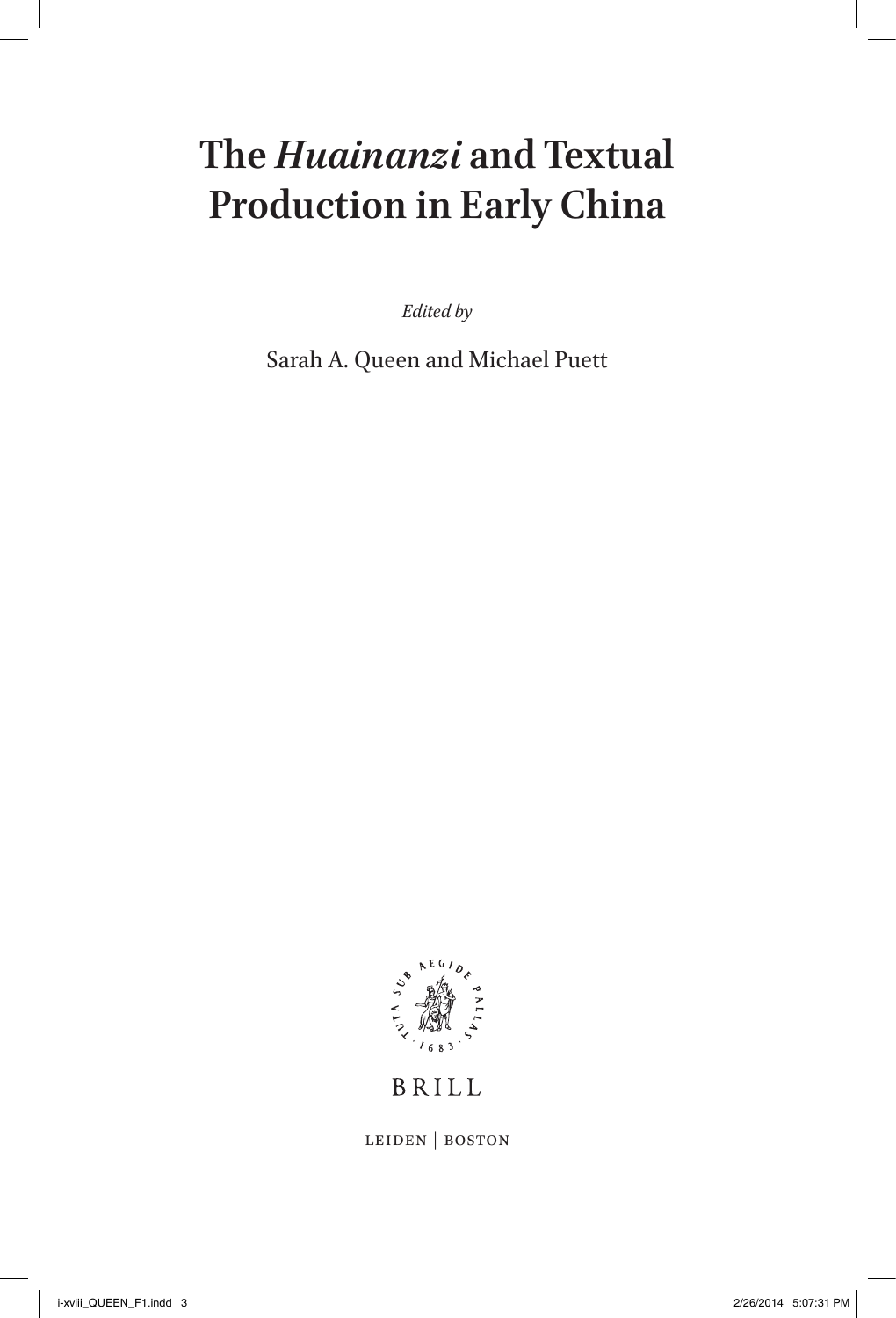*Cover illustration*: Woodblock edition of the *Shen Xian zhuan (Biographies of the Immortals)* that includes *an* early *Daoist* hagiography of Liu An. Liu An is ascending to the heavens as a transcendent being. Courtesy of Harvard Yenching Library.

Library of Congress Cataloging-in-Publication Data

The *Huainanzi* and textual production in early China / edited by Sarah A. Queen, Michael Puett. pages cm. — (Studies in the history of Chinese texts, ISSN 1877-9425; volume 5) Includes bibliographical references and index.

 ISBN 978-90-04-26503-5 (hardback : acid-free paper) — ISBN 978-90-04-26532-5 (e-book) 1. *Huainanzi*— Criticism, interpretation, etc. 2. *Huainanzi*—Criticism, Textual. 3. *Huainanzi*—Influence. 4. China— Intellectual life—221 b.c.–960 a.d. 5. Learing and scholarship—China—History—To 1500. 6. Chinese literature—221 B.C.–960 A.D.—History and criticism. 7. Chinese literature—Authorship. 8. Philosophy, Chinese—History–To 1500. I. Queen, Sarah A. (Sarah Ann) II. Puett, Michael J., 1964– III. Title: *Huainanzi* and textual production in early China.

 BL1900.H825H83 2014 181'.114—dc23

2013044938

This publication has been typeset in the multilingual 'Brill' typeface. With over 5,100 characters covering Latin, ipa, Greek, and Cyrillic, this typeface is especially suitable for use in the humanities. For more information, please see [brill.com/brill-typeface](www.brill.com/brill-typeface).

issn 1877-9425 isbn 978 90 04 26503 5 (hardback) isbn 978 90 04 26532 5 (e-book)

Copyright 2014 by Koninklijke Brill nv, Leiden, The Netherlands.

Koninklijke Brill nv incorporates the imprints Brill, Brill Nijhoff, Global Oriental and Hotei Publishing. All rights reserved. No part of this publication may be reproduced, translated, stored in a retrieval system, or transmitted in any form or by any means, electronic, mechanical, photocopying, recording or otherwise, without prior written permission from the publisher.

Authorization to photocopy items for internal or personal use is granted by Koninklijke Brill nv provided that the appropriate fees are paid directly to The Copyright Clearance Center, 222 Rosewood Drive, Suite 910, Danvers, ma 01923, usa. Fees are subject to change.

This book is printed on acid-free paper.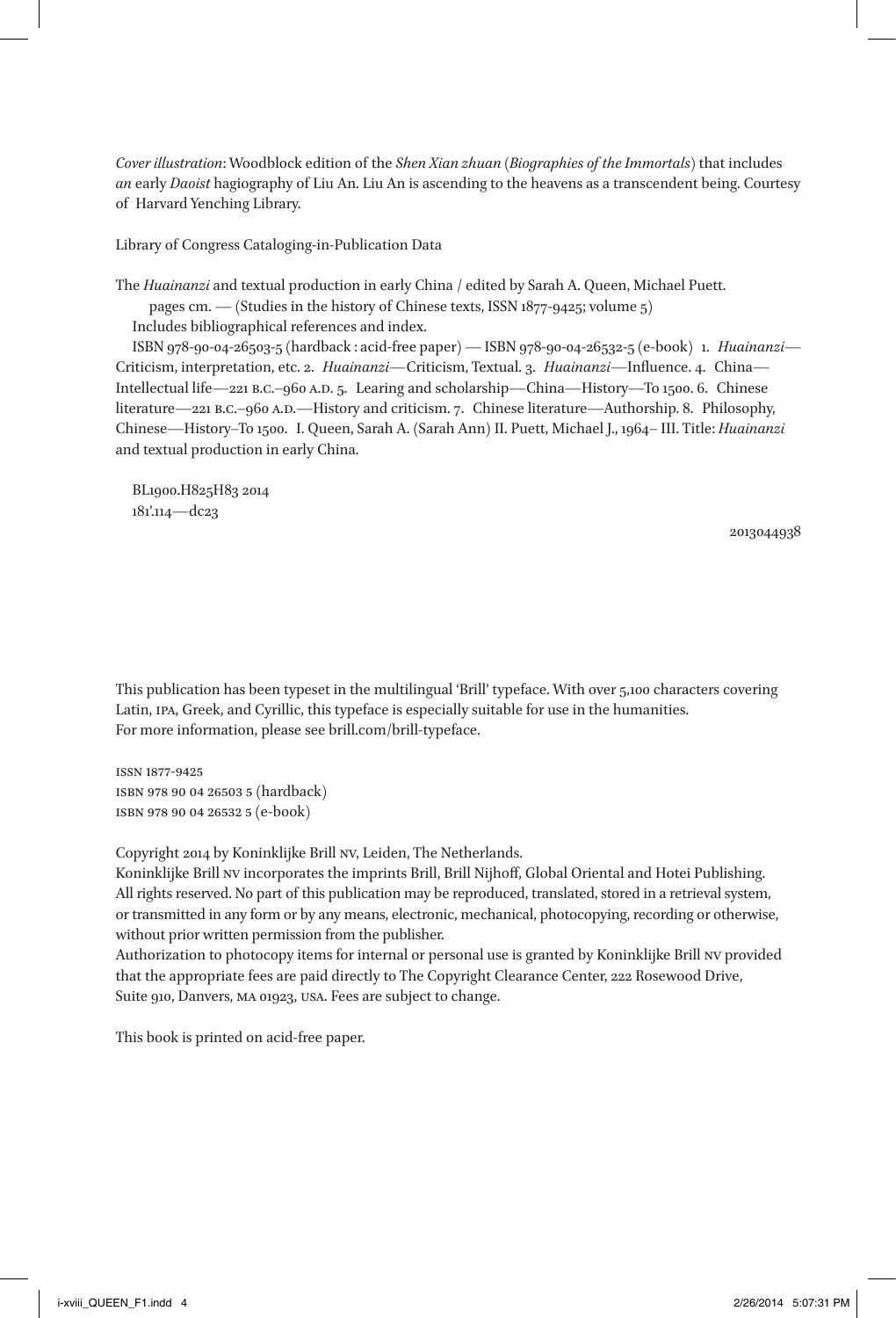# **Sages, Creation, and the End of History in the** *Huainanzi*

*Michael Puett*

There is nothing frightful in us and on earth and perhaps in heaven above except what has not yet been said. We shall never be at peace until everything has been said, once and for all time; then there will be silence and one will no longer be afraid of being silent. It will be all right then. (Celine, *Journey to the End of the Night*)1

"An Overview of the Essentials", chapter 21 of the *Huainanzi*, makes grand claims for itself. As Sarah Queen, Griet Vankeerberghen, and Judson Murray have argued, the "Overview" claims that the *Huainanzi* is, in essence, a summation of all possible knowledge and a guide to all possible situations.2 As it states rather grandiosely:

若劉氏之書,觀天地之象,通古今之論,權事而立制,度形而 施宜. . . . 非循一跡之路,守一隅之指. . . . 故置之尋常而不塞,布 之天下而不窕。

The book of Mister Liu observes the images of Heaven and Earth, penetrates the affairs of ancient times and the present, weighs affairs and establishes regulations, measures forms and puts forth what is fitting. . . . It does not follow a path from one trace, nor hold fast to instructions from one corner. . . . Therefore, one can establish it regularly and

<sup>1</sup> Louis-Ferdinand Celine, *Journey to the End of the Night*, trans. John H. P. Marks (New York: New Directions, 1934), 325.

<sup>2</sup> Sarah A. Queen, "Inventories of the Past: Rethinking the 'School' Affiliation of the *Huainanzi*," *Asia Major*, 3rd ser., 14.1 (2001): 51–72; Griet Vankeerberghen, *The Huainanzi and Liu An's Claim to Moral Authority*, SUNY Series in Chinese Philosophy and Culture (Albany: State University of New York Press, 2001); Judson Murray, "A Study of 'Yaolüe' 要略, 'A Summary of the Essentials': Understanding the *Huainanzi* through the Point of View of the Author of the Postface," *Early China* 29 (2004): 45–108; Michael Puett, *The Ambivalence of Creation: Debates concerning Innovation and Artifice in Early China* (Stanford, CA: Stanford University Press, 2001), 159–60.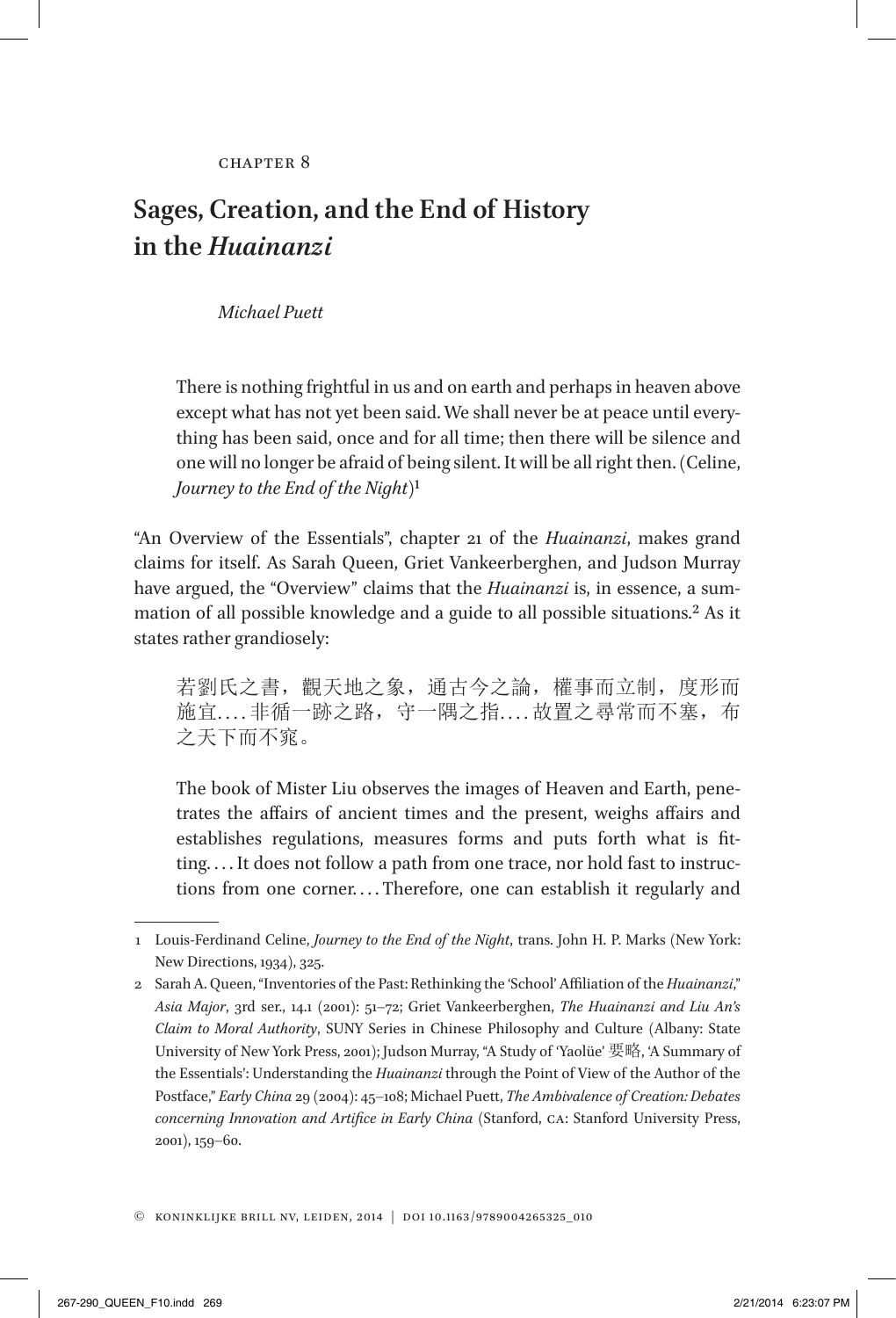constantly and never be blocked; one can promulgate it throughout allunder-Heaven and never make a mistake.3

As the text makes explicit, all other texts were written in response to particular moments, while the *Huainanzi* was written to last forever. It builds upon the insights of previous sages and pulls together all knowledge into a single coherent system.

But such grand claims at first glance appear to contradict many of the historical narratives that appear throughout the rest of the text. Take, for example, the following narrative from chapter 8:

昔者蒼頡作書而天雨粟,鬼夜哭;伯益作井,而龍登玄雲,神 棲崑崙;〔智〕能愈多而德愈薄矣。

In ancient times, when Cang Jie created (*zuo*) writing, Heaven rained grain and the ghosts cried all night. When Bo Yi created (*zuo*) wells, the dragon ascended to the dark clouds and the spirits perched on Kun Lun. As wisdom and intelligence progressively grew, virtue became scarcer.<sup>4</sup>

The narrative is one of clear degeneracy. The history of the world—and more particularly the inventions of the sages that drove such a history—resulted in the loss of an original unity. As we shall see, comparable narratives abound in the work.

But we seem to have a fundamental contradiction here. Knowledge would appear to be at least implicitly progressive, in the sense that in various fields, such as, for example, astronomy and warfare, sages have developed ways of understanding that the "Overview" of the *Huainanzi* claims are being synthesized and unified into a full and even final summation. But how does such a claim cohere with a vision of history as degenerative, in which human attempts to understand and gain control of the world result in the loss of an assumed original unity?

One possible answer to this question is that we are dealing here not (despite the claims of the "Overview") with a unified text but rather with a conglomera-

<sup>3</sup> D. C. Lau et al., eds., *A Concordance to the Huainanzi* 淮南子逐字索引, Institute of Chinese Studies, Ancient Chinese Text Concordance Series (Hong Kong: Commercial Press, 1992), 21/228/28–31. All references to the *Huainanzi* in this essay will be to this edition; citations will be in the form chapter/page/line(s).

<sup>4</sup> Lau et al., *Huainanzi*, 8/62/27–28.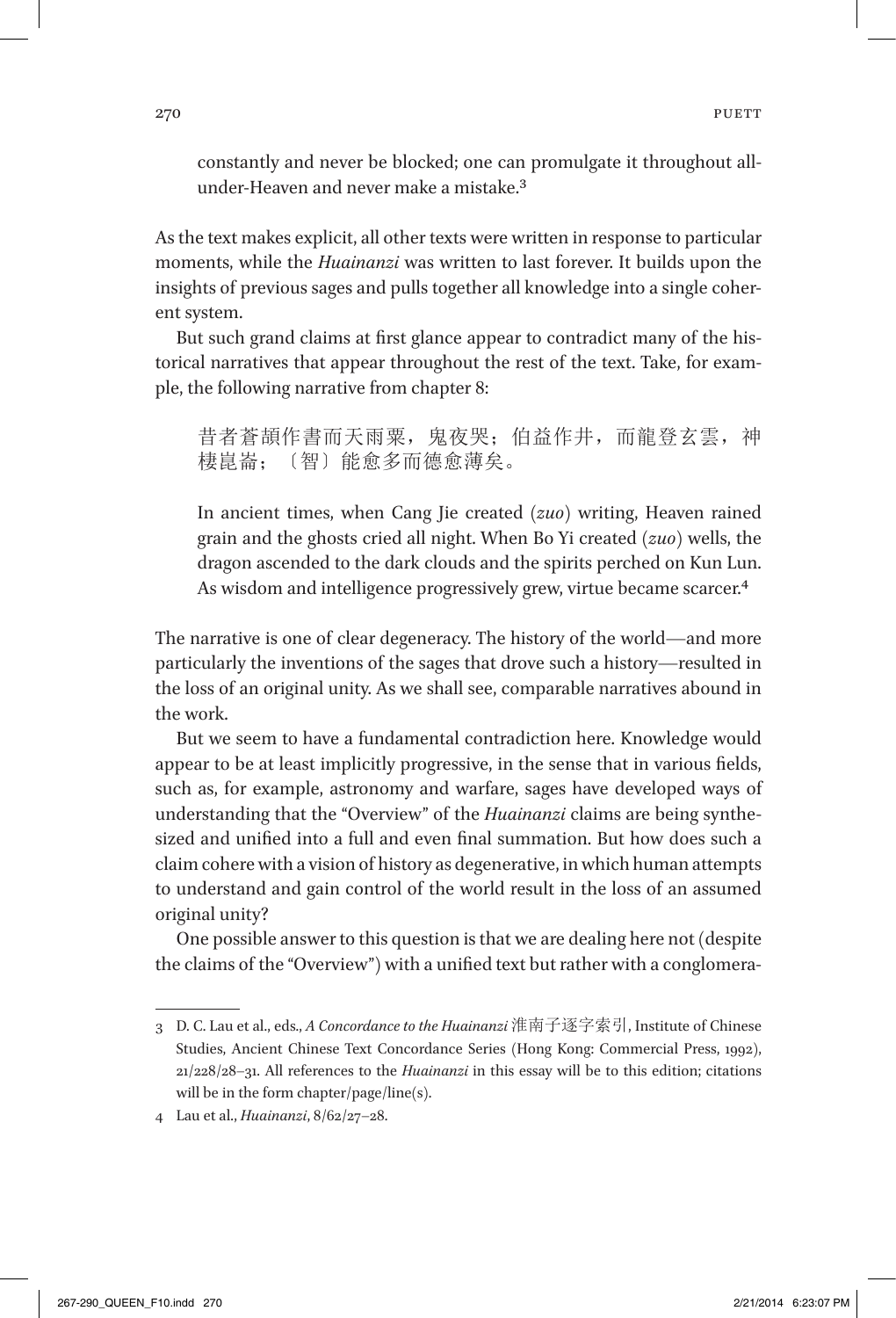tion of very different chapters written with very different views. Under such a reading, the argument that the history of sagely inventions is one of degeneracy would simply be the argument of chapter 8 (as well as other chapters), while the claim that historical knowledge is progressive, culminating in the *Huainanzi* itself, would be the argument of the "Overview." The *Huainanzi*, in other words, should be read (according to this view) as a compilation of discrete and unrelated chapters.

But the problem with such a reading is that the juxtaposition of these seemingly conflicting narratives in fact reflects a larger pattern within the entire text. Indeed, chapter 13 contains both progressive and degenerative visions of history, and it provides both, one after the other, within the opening section of the chapter. So, at least on this issue, there would appear to be a very consistent play on these seemingly inconsistent visions of history.5

To explicate what might be going on, I shall turn first to chapter 13—one of the places where this juxtaposition between progressive and degenerative visions of history is very explicit. I shall then go on to explore how this juxtaposition is in fact a more common pattern in the text as a whole and discuss what might be the larger argument in the text concerning the progressive and degenerative aspects of sagely knowledge. This in turn will allow for a fuller discussion of the larger aims of the text as a whole—why it was put together and what roles it was intended to serve.

## **Degeneracy and Progression in Human History**

"Discourses on the Boundless", chapter 13 of the *Huainanzi*, opens with the sort of statement found commonly throughout the text.6 In distant antiquity, there were rulers, but they ruled through virtue rather than violence. The cosmos was harmonious, the seasons came at the right time, and humans lived properly within this larger harmony:

<sup>5</sup> For an excellent attempt to argue that several themes cut across the *Huainanzi* as a whole, see Judson Murray, "The Consummate Dao: The 'Way' (*Dao*) and 'Human Affairs' (*Shi*) in the *Huainanzi*" (PhD diss., Brown University, 2007).

<sup>6</sup> Michael Puett, "The Belatedness of the Present: Debates over Antiquity during the Han Dynasty," in *Perceptions of Antiquity in Chinese Civilization*, ed. Dieter Kuhn and Helga Stahl, Würzburger sinologische Schriften (Heidelberg: Edition Forum, 2008), 177–90; Puett, *Ambivalence of Creation*, 159–66.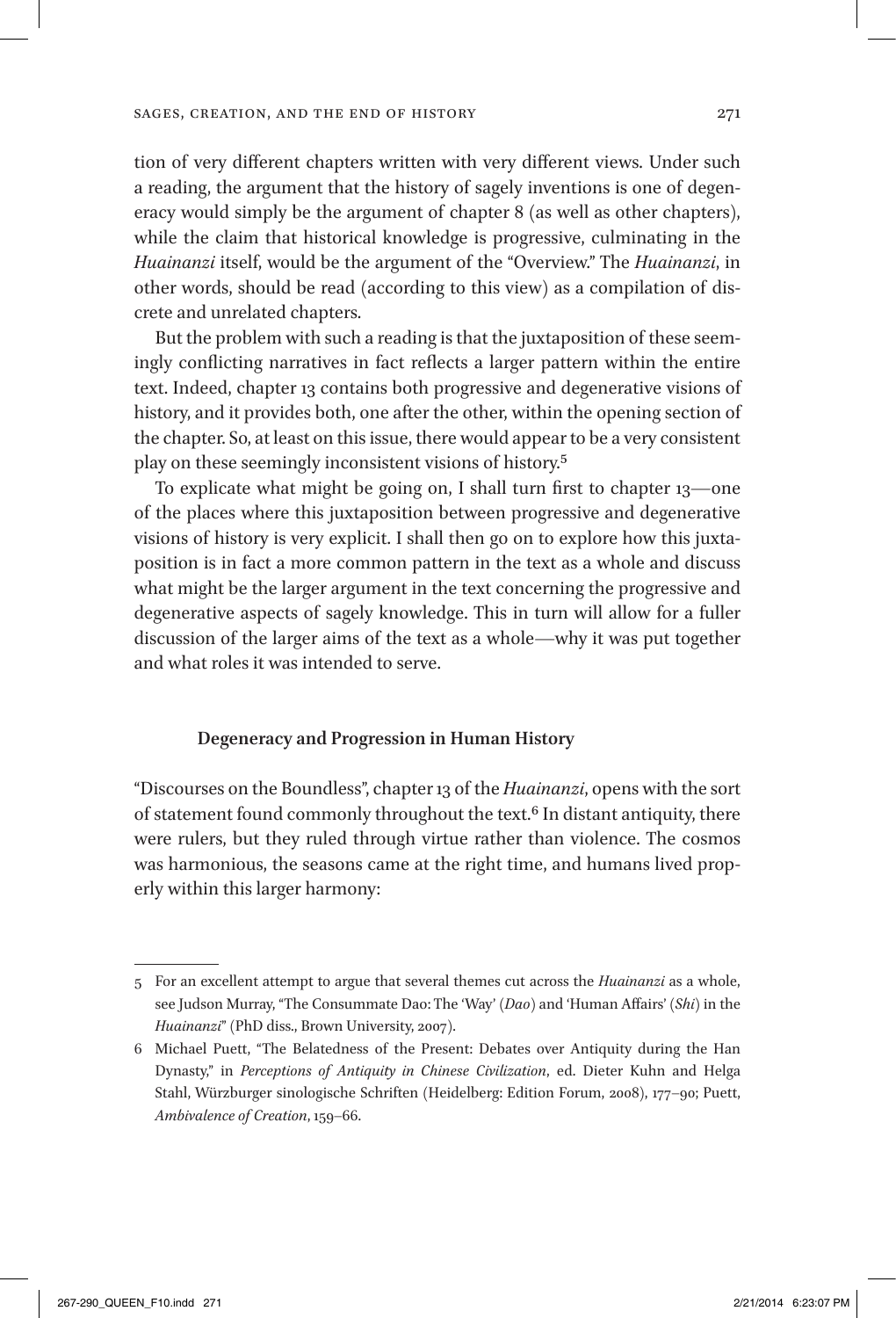古者有鍪而綣領以王天下者矣,其德生而不(辱)〔殺〕,予 而不奪,天下不非其服,同懷其德。當此之時,陰陽和平,風 雨時節,萬物蕃息,烏鵲之巢可俯而探也,禽獸可羈而從也.

In ancient times, kings wore caps and rolled-up collars to rule all-under-Heaven. Their virtue (*de* 德) was of life, not death, of giving, not usurping. None under Heaven rejected their service; all embraced their virtue. In those times, yin 陰 and yang 陽 were harmonized; the winds and rains, timely and moderate. The myriad things prospered and flourished; nests of birds could be looked into; wild animals could be ensnared and kept compliant.7

The myriad things flourished in this harmony, and even the wild animals were submissive to humans.

But the narrative then shifts immediately. Yes, humans lived in harmony, but they also had to reside in caves and endure the freezing temperatures of winter and the horrible heat of summer:

古者民澤處復穴,冬日則不勝霜雪霧露,夏日則不勝暑熱 蟁䖟。

In ancient times, the people lived in humid lands, hollowing out caves again and again. In the winters, they could not bear the frosts, the snows, the fogs, and the dew; in the summers, they could not bear the oppressive heat, the sultry days, the mosquitoes, and the flies.<sup>8</sup>

Seeing this, the sages in the past thus taught humans how to create shelters by cutting down trees and building houses:

古者民澤處復穴,冬日則不勝霜雪霧露,夏日則不勝暑熱蟁 䖟。聖人乃作為之築土構木,以為(宮室)〔室屋〕,上棟下 宇,以蔽風雨,以避寒暑,而百姓安之。

The sages therefore created for them the pounding of mud and the cutting of trees to make houses; above they placed rafters, and below they

<sup>7</sup> Lau et al., *Huainanzi*, 13/120/3–5.

<sup>8</sup> Lau et al., *Huainanzi*, 13/120/6.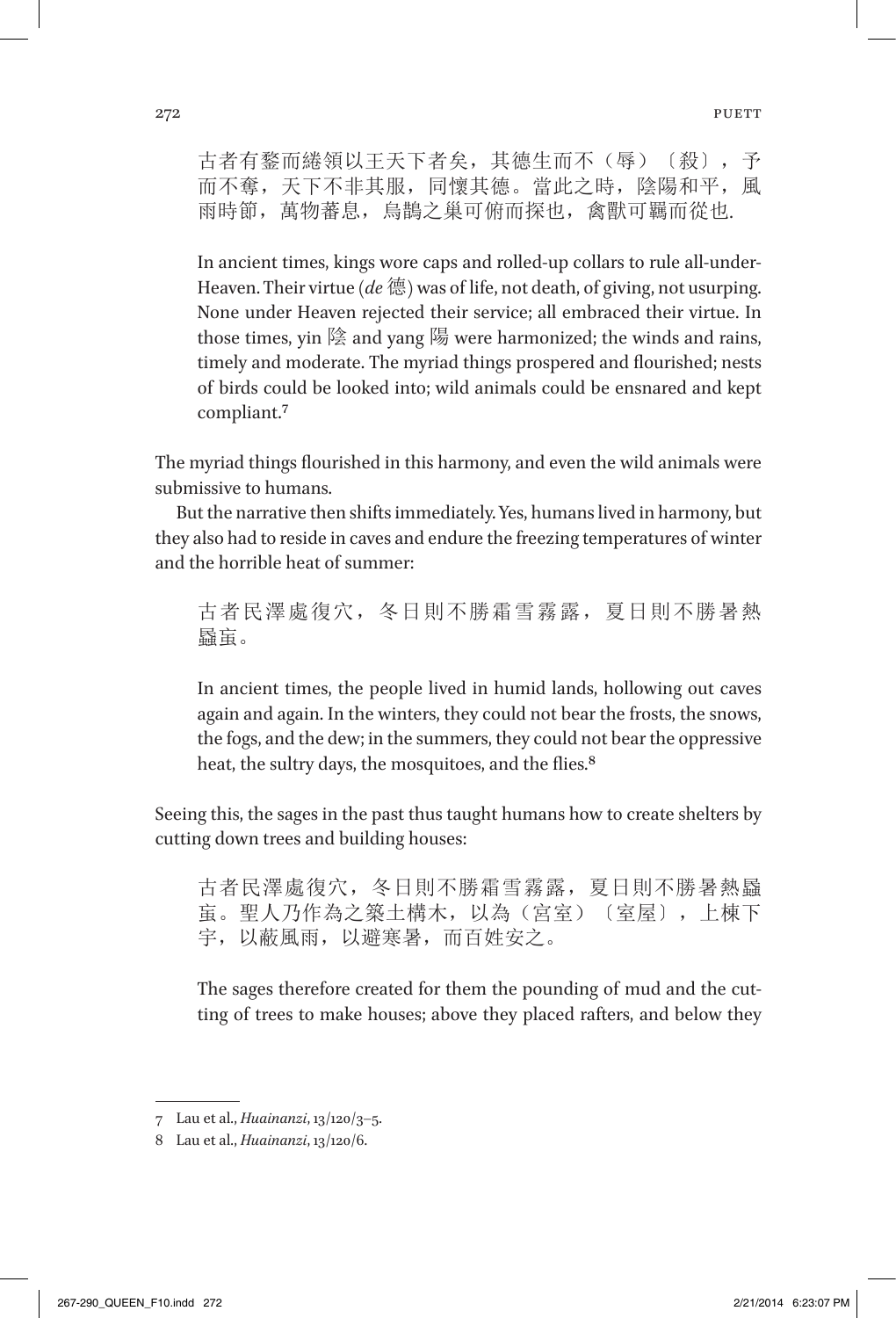made shelters to protect against the winds and rain and to keep out the cold and heat. The hundred families were put at ease.9

And, of course, humans had no clothing to withstand the temperatures when they left their shelters, so the sages helped here as well:

伯余之初作衣也, 緂(寐)〔麻〕索縷, 手經指挂, 其成猶網 羅。後世為之機杼勝複以便其用,而民得以掩形御寒。

Bo Yu was the first to make clothing. He spun the hemp, working the warp with his hand, suspending it through his fingers, forming it like netting. Later generations [of sages] made them looms for doubled weaves to increase their usefulness. The people were thus able to protect their bodies and drive off the cold.10

Humans also had to rely on found objects or simple constructions to undertake daily activities, and they thus had to labor constantly with few substantive results. The creation of implements for cutting, plowing, and drawing water alleviated these difficulties:

古者剡耜而耕,摩蜃而耨,木鉤而樵,抱甀而汲,民勞而 利薄。後世為之耒耜耰鋤,斧柯而樵,桔皋而汲,民逸而利 多焉。

In ancient times, the people sharpened sticks to plow, polished clam shells to weed, cut firewood with wood, and hauled water in jars. The people labored, but their gains were few. Later generations [of sages] made them plows, plowshares, hoes, axes for cutting firewood, and drawing systems for hauling water. The people were at ease, and their gains multiplied.11

Impassable rivers prevented humans from connecting with each other across distances. The sages thus taught humans how to make rafts and boats, which enabled humans from different regions to transport and exchange their goods:

<sup>9</sup> Lau et al., *Huainanzi*, 13/120/7–8.

<sup>10</sup> Lau et al., *Huainanzi*, 13/120/9–10.

<sup>11</sup> Lau et al., *Huainanzi*, 13/120/10–11.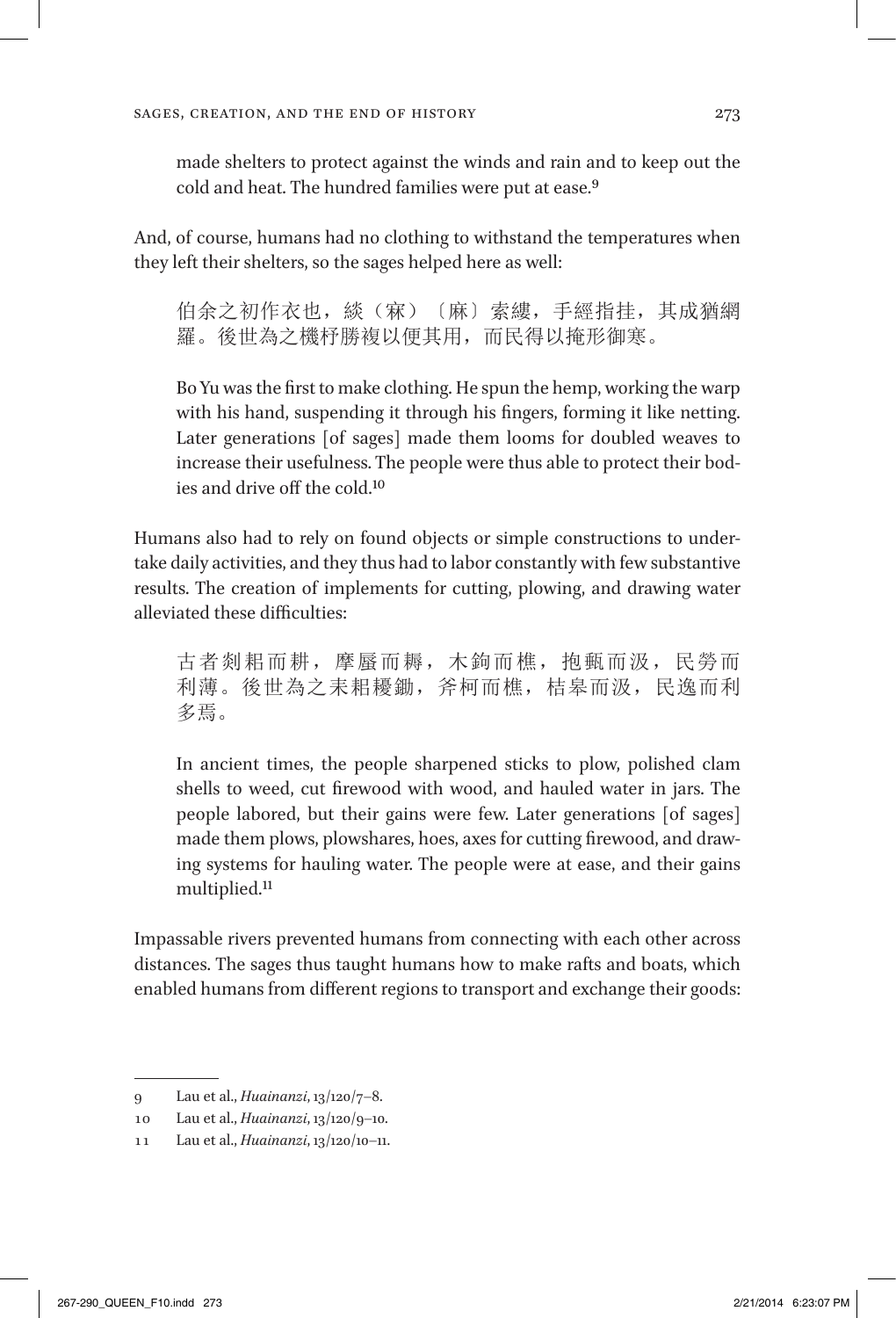古者大川名谷,衝絕道路,不通往來也,乃為窬木方板,以為 舟航,故(也)〔地〕勢有无,得相委輸。

In ancient times the great rivers and famed waterways cut across the roads and impeded the comings and goings of the people. They thus hollowed logs and quartered timber to make rafts and boats. Therefore, when a region had something special, it could be exchanged and transported.12

But when there was no river, humans still had to walk long distances while carrying loads on their backs. The sages thus created wheels and carts and taught people how to yoke horses and oxen to carts to carry their materials great distances:

為(靻)〔靼〕蹻而超千里,肩負儋之勤也,而作為之楺輪建 輿,駕馬服牛,民以致遠而不勞。

They [the people] made shoes from hides and traversed a thousand *li* 里; they labored to carry loads on their backs. They [the sages] thus created for them the bending of wood into wheels, the constructing of carts, and the yoking of horses and oxen. The people could thus go great distances without becoming tired.<sup>13</sup>

But in our first hint that these innovations were having degenerative implications in terms of relations between humans and the rest of the myriad things, the wild animals, who before could be kept compliant, were now injuring people. The sages thus created bronze and iron weapons to kill animals:

為鷙禽猛獸之害傷人而无以禁御也,而作為之鑄金(鍜) 〔鍛〕鐵,以為兵刃,猛獸不能為害。

Since ferocious beasts would injure people and there was nothing with which to stop them, they created for them the casting of metal and the forging of iron to make weapons and arms. The animals could harm them no more <sup>14</sup>

<sup>12</sup> Lau et al., *Huainanzi*, 13/120/11–13.

<sup>13</sup> Lau et al., *Huainanzi*, 13/120/13–14.

<sup>14</sup> Lau et al., *Huainanzi*, 13/120/14–15.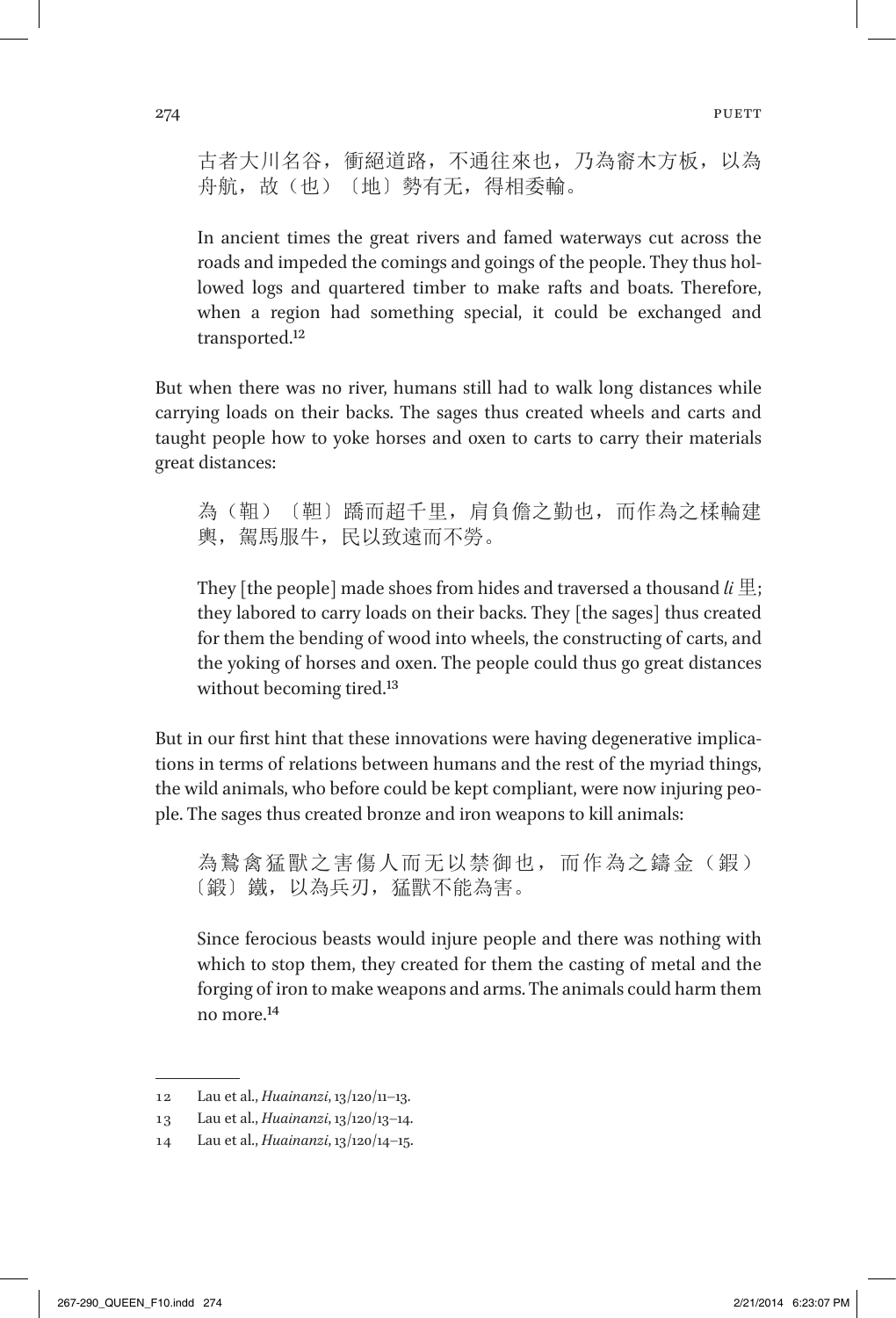In constructing this narrative, the authors are careful to point out that each of these inventions occurred in response to a clear problem facing humanity. The sages' innovations are thus presented as a proper response to an accurately perceived problem:

故(居)〔民〕迫其難則求其便,困其患則造其備,人各以 其(所)知,去其所害,就其所利。

Thus, pressed by difficulties, the people searched for what was advantageous; bound by adversity, they created what was necessary. In each case, the people used what they knew to eliminate that which harmed them and to seek that which benefited them.15

The implication is clear: sages cannot and should not be bound by tradition. Rather, they must innovate according to the needs of the moment:

常故不可循,器械不可因也,則先王之法度有移易者矣。

If the unchanging past should not be followed, if the implements [of the past] should not be continued, then the standards of the former kings must be changeable.16

As the authors state bluntly a little later in the chapter: 夫聖人作法而萬物 制焉 "Sages create standards, and the myriad things are formed within them."<sup>17</sup>

When they innovated, the sages were acting properly in response to the times, and the narrative clearly presents the resulting creations as correct and traces a progressive growth for humanity. But then how are we to understand the opening passage, in which we are told that, prior to these innovations, humans lived in a state of harmony with the rest of the cosmos, such that even the wild animals could be ensnared and were submissive? The end of the narrative makes it clear that these inventions of the sages have allowed humans to gain control of the natural landscape but have also led to, among other things, animals attacking humans, such that the sages had to create weapons to kill them. The progressive inventions of the sages seem also to have broken the harmony that existed in distant antiquity. Although sages must innovate with

<sup>15</sup> Lau et al., *Huainanzi*, 13/120/15–16.

<sup>16</sup> Lau et al., *Huainanzi*, 13/120/16–17.

<sup>17</sup> Lau et al., *Huainanzi*, 13/122/15.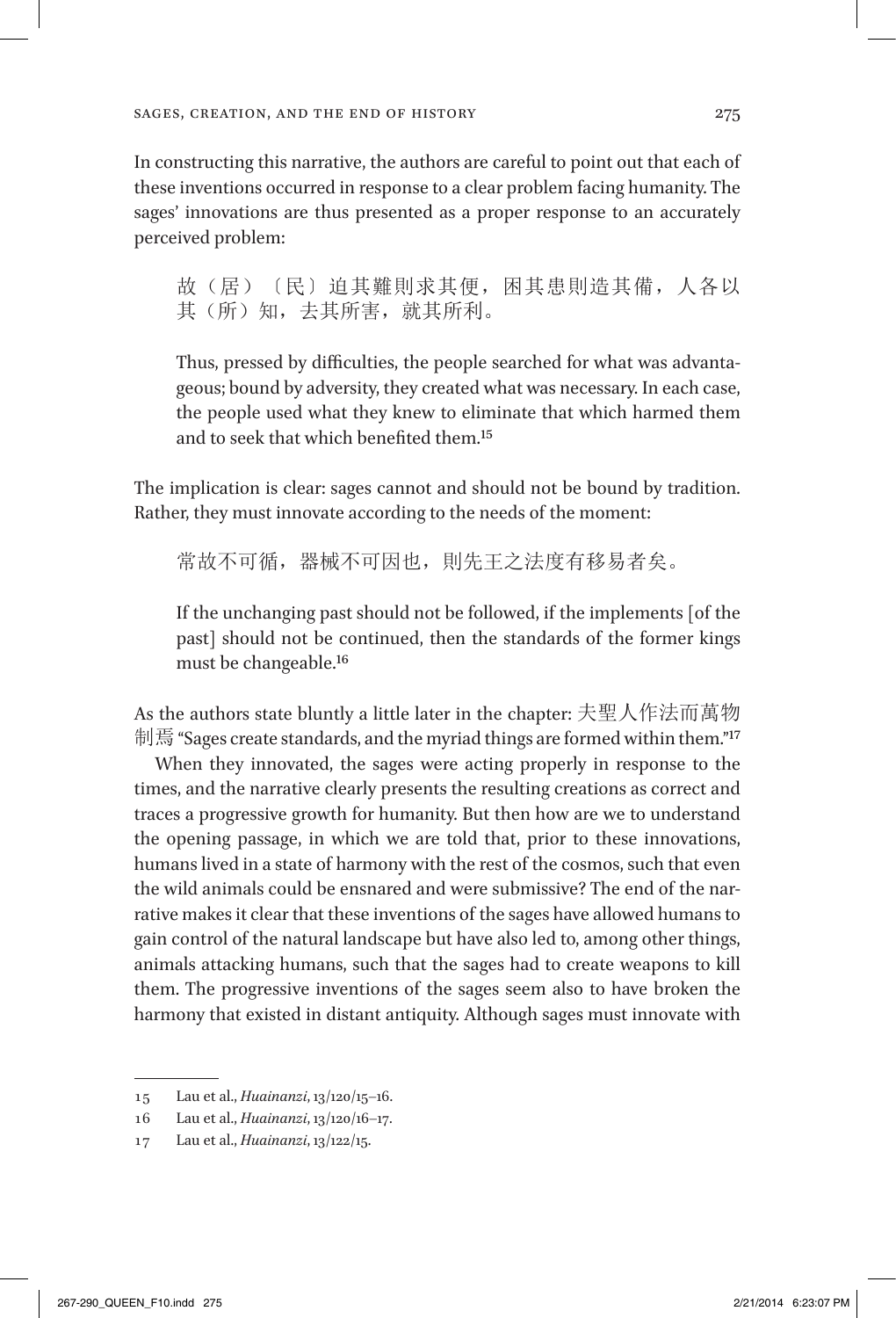the changing times and create a progressive array of inventions, these innovations seem to lead to degeneration as well.

The chapter then makes the point explicit. The weapons had to be created to kill the wild animals, but, of course, once they were created they were inevitably used against other humans as well. The overall arc of the narrative is one in which the inventions of the sages—all properly done in response to problems at the time—also led to an increase in the amount of violence and subjugation. The virtue that reigned in distant antiquity was gradually destroyed:

古者民醇工厖,商(撲)〔樸〕女(重)〔童〕,是以政教易 化,風俗易移也。今世德益衰,民俗益薄,欲以(撲)〔樸〕   (重)〔童〕之法,治既弊之民,是猶无鏑銜(橛)策錣而御馯 馬也。

In antiquity the people were pure, the artisans skillful, the merchants honest, the women virtuous. This is why governance and education were easy to transform and the customs easy to alter. Now, virtue (*de*) is declining more and more, and the customs of the people are becoming more and more stingy. Wanting to use honest and virtuous laws to put in order a people already corrupted is like wanting to control a horse without a bit and a whip.18

If kings in distant antiquity could rule by virtue alone and without the need for violence, subsequent rulers must rule by force:

昔者,神農无制(今)〔令〕而民從,唐、虞有制令而无刑 罰,夏后氏不負言,殷人誓,周人盟。逮至當今之世,忍訽而 輕辱, 貪得而寡羞, 欲以神農之道治之, 則其亂必矣。伯成子 高辭為諸侯而耕,天下高(而)〔之〕。今時之人,辭官而隱 處,為鄉邑之下,豈可同哉?

In ancient times, Shennong used no regulations or commands, yet the people followed. Tang and Shun had regulations and commands but no punishments. The Xia used no false words; the Shang made oaths; the Zhou made covenants. When one comes down to the present time, people accept shame and think lightly of being disgraced; they value taking and belittle giving. Wanting to use the way of Shennong to put things in order would only make chaos inevitable. When Bocheng Zigao resigned

<sup>18</sup> Lau et al., *Huainanzi*, 13/122/1–3.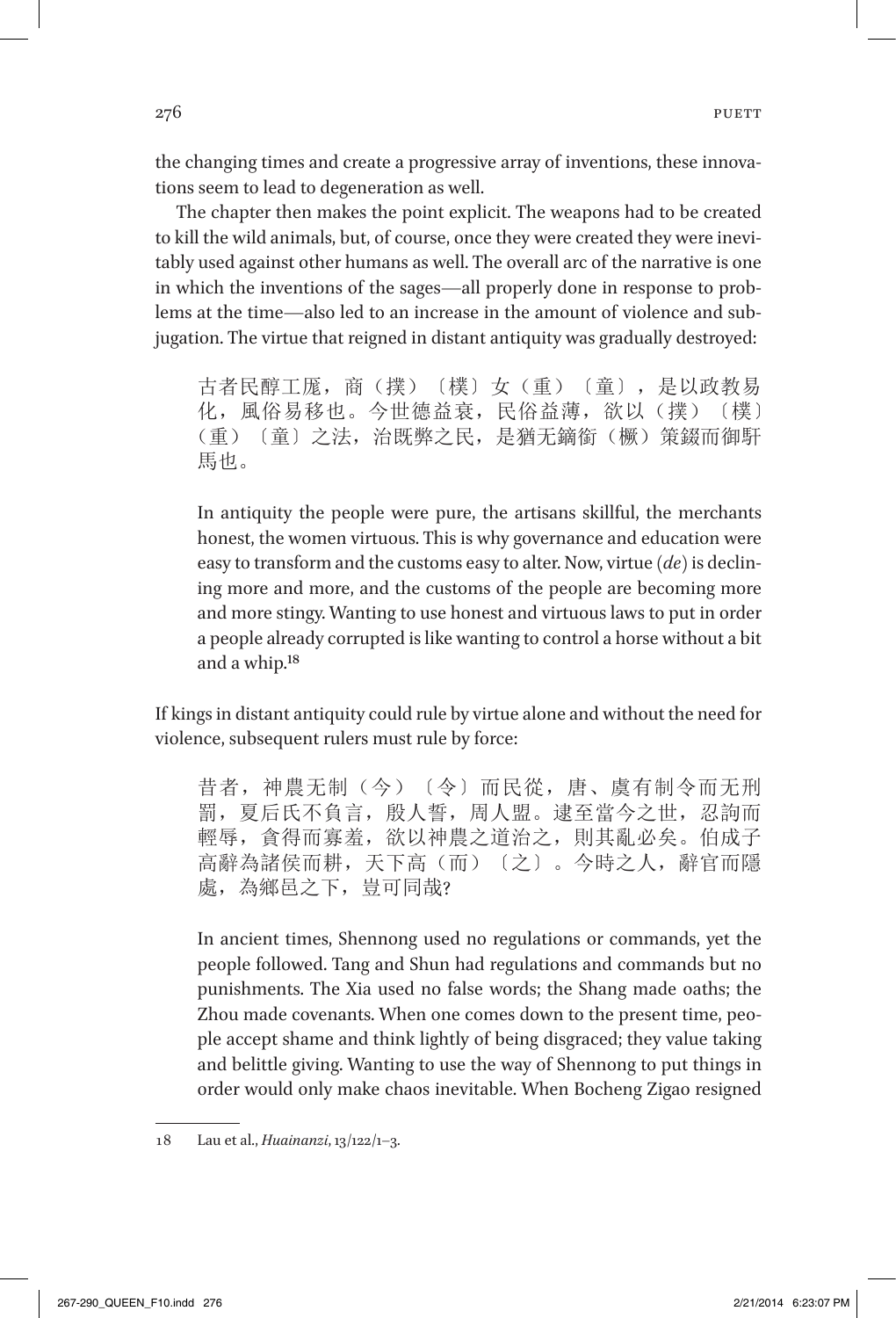from being a feudal lord and simply tilled the fields, all-under-Heaven exalted him. Now, those who resign from office and become hermits are placed at the bottom [of the hierarchy] of their locales. How can this be considered the same?19

Violence and war thus become all the more endemic in human society—and progressively more so with each subsequent innovation:

古之兵,弓劍而已矣,槽柔无擊,脩戟无(別)〔刺〕。晚世 之兵,隆衝以攻,渠幨以守,連弩以射,銷車以鬭。

The armies of antiquity had bows and swords; their lances had no sharp points, their halberds no tips. The armies of the later ages have siege weapons and battering rams with which to attack, spiked balls with which to defend, joined crossbows with which to shoot, and iron chariots with which to fight.<sup>20</sup>

But this degeneracy, this loss of virtue, and this introduction of increasing levels of violence into human society are simply the result of the sages' proper innovations. Those innovations led to human domination and control over the world, but they also resulted in the destruction of the unity, harmony, and virtue that reigned before.

# **The Harmony of the Cosmos**

At this stage, chapter 13 of the *Huainanzi* might appear to be making a claim about the inherently tragic nature of invention: any innovation, even if properly created, will always produce negative and dangerous results.21 But in fact the chapter will ultimately go in a very different direction. To begin with, the chapter fully celebrates sagely invention. To quote in full the passage excerpted above:

<sup>19</sup> Lau et al., *Huainanzi*, 13/122/3–6.

<sup>20</sup> Lau et al., *Huainanzi*, 13/122/6–7.

<sup>21</sup> I have argued that such a tragic vision of innovation is present in Sima Qian's *Shiji*, a work written not long after the *Huainanzi* was composed. See Puett, *Ambivalence of Creation*, 177–212.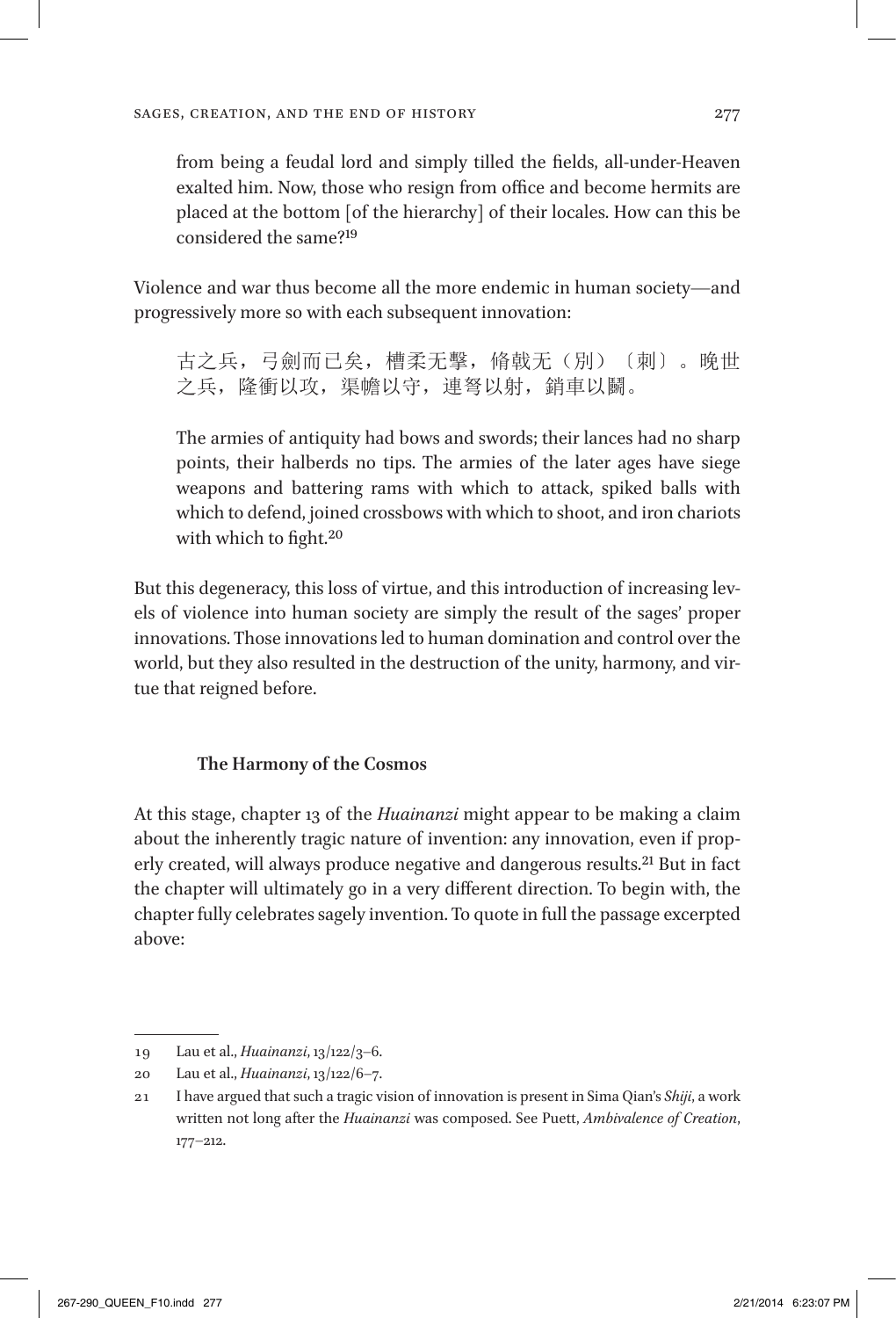夫聖人作法而萬物制焉,賢者立禮而不肖者拘焉。制法之民,不 可與(達辱)〔遠舉〕;拘禮之人,不可使應變。耳不知清濁 之分者,不可(今)〔令〕調(意)〔音〕;〔心〕不知治亂 之源者,不可令制法〔度〕。必有獨聞之(耳)〔聽〕,獨見 之明,然後能擅道而行(矣)〔也〕。

Now, sages create standards, and the myriad things are formed within them; the worthy establish rituals and the unworthy are held within. The people regulated by the standards cannot plan far ahead; the men held by the rituals cannot respond to changes. An ear that does not pick up the distinction between clear and distorted cannot order pitches and notes; a heart that does not understand the distance between order and disorder cannot impose regulations and standards. It is necessary to hear clearly and see clearly, for only then is one capable of acting in accord with the Way.22

Indeed, the chapter is primarily opposed to any attempt to restrict such sagely innovation to past precedent:

夫殷變夏,周變殷,春秋變周,三代之禮不同,何古之從?

Now, the Yin replaced the Xia; the Zhou replaced the Yin; the Spring and Autumn period replaced the Zhou. The rites of the Three Dynasties were not the same. Why should antiquity be followed?<sup>23</sup>

Sages innovate as necessary. It is only the scholars who believe in adhering to the past:

大人作而弟子循。知法治所由生,則應時而變;不知法治之 源, 雖循古, 終亂。今世之法(藉)〔籍〕與時變, 禮義與俗 易,為學者循先襲業,據籍守舊(教),以為非此不治,是猶 持方柄而周員鑿也,欲得宜適致固焉,則難矣。

Great men create and disciples transmit. If you understand from whence standards and order arise, then you can respond to the times and change. If you do not understand the origin of standards and order, you end up in disorder even if you accord with antiquity. The standards and edicts of

<sup>22</sup> Lau et al., *Huainanzi*, 13/122/15–18.

<sup>23</sup> Lau et al., *Huainanzi*, 13/122/20.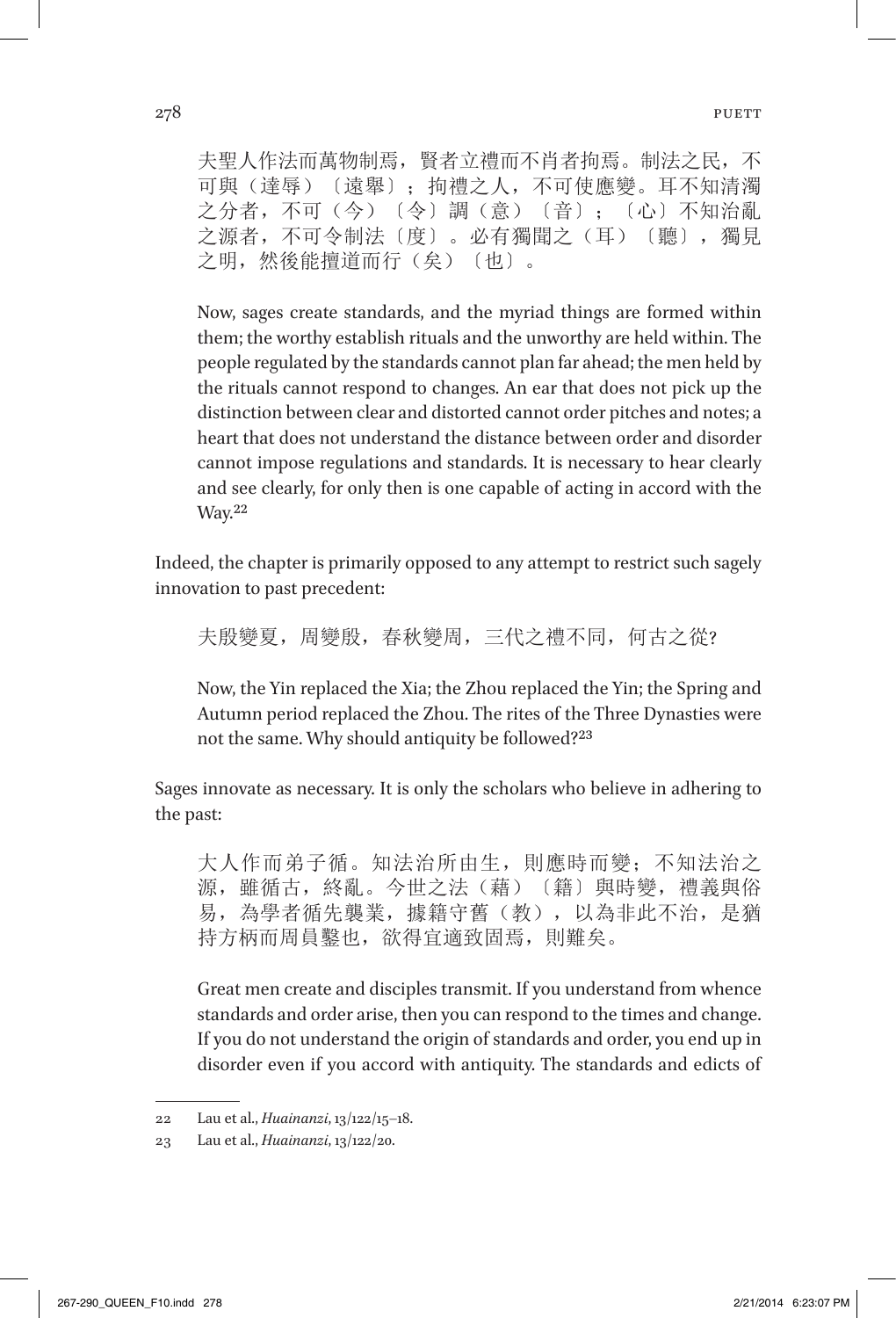the current age should change with the times; the rites and propriety should be altered with customs. Scholars accord with those who came before, inherit their practices, rely on their records, and hold fast to their teachings—thinking that there can be no order if it is not thus. This is like placing a square peg into a round hole: they hope to obtain a proper fit and a fixed point, but it is very difficult.24

But this only heightens our earlier concern: what then is the text arguing when it emphasizes the harmony of yin and yang that existed in the distant past a harmony that was broken by the progressive sagely creations? If the sages should be free from following the past, then why would it matter how things operated in the past, and why emphasize that, at least in the sense of a lost harmony, things were better before the sagely creations began?

Intriguingly, the text then turns, immediately after emphasizing the necessity of sages innovating as necessary, to a discussion of this harmony:

天地之氣,莫大於和,和者,陰陽調,日夜分,而生物。春分 而生,秋分而成,生之與成,必得和之精。故聖人之道,寬而 栗, 嚴而溫,柔而直,猛而仁。太剛則折,太柔則卷, 聖人 正在剛柔之閒, 乃得道之本。積陰則沉, 積陽則飛, 陰陽相 接,乃能成和。

As for the *qi* of Heaven and Earth, none is as grand as harmony. Harmony is the interchange of yin and yang, the distinction of day and night, and the generating of things. In the period of spring things are born, and in that of autumn they are completed; they need to obtain the essence of harmony. Therefore, the way of the sages is lenient yet firm, strict yet kind, pliant yet upright, forceful yet humane. Too much hardness leads to inflexibility; too much softness leads to laxity. The sage properly resides between hardness and softness and thereby obtains the root of the Way. If one accumulates yin, one will sink; if one accumulates yang, one will rise. When yin and yang join, they are thereby able to complete harmony.25

The cosmic harmony alluded to in the opening portion of the chapter is here invoked again—the interchange of yin and yang energies results in the birth and completion of the myriad things, and their flourishing requires the

<sup>24</sup> Lau et al., *Huainanzi*, 13/122/20–23.

<sup>25</sup> Lau et al., *Huainanzi*, 13/122/29–123/2.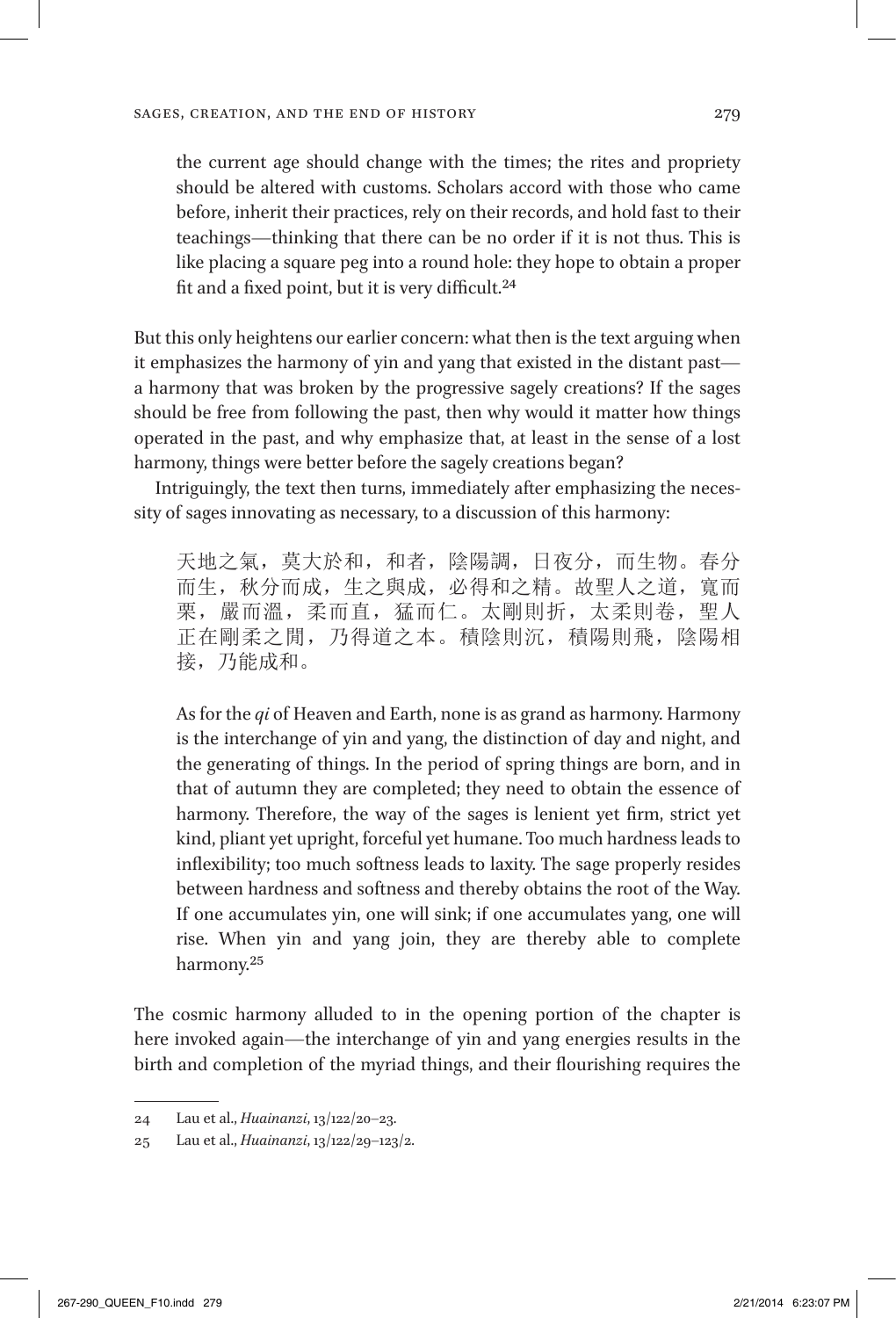essence of harmony. We have already been told that the myriad things are formed within the standards created by sages, and we now see one of the keys for this: a sage must play this same role for the worlds he creates. If the interchange of yin and yang allows the flourishing of the myriad things, then the sage must equally join yin and yang such that the myriad things flourish within the worlds the sage has created.

The implications of this argument become clear soon thereafter, as the chapter turns to the more recent period of the Qin unification and its aftermath. The Qin, according to the text, introduced an extreme form of militarization:

秦之時,高為臺榭,大為苑囿,遠為馳道,鑄金人,發適 戍,入芻槀,頭會箕賦,輸於少府。丁壯丈夫,西至臨洮、狄 道,東至會稽、浮石,南至豫章、桂林,北至飛狐、陽原,道 路死人以溝量。當此之時,忠諫者謂之不祥,而道仁義者謂 之狂。

In the time of Qin, they built to great height towers and pavilions, made extensive gardens and enclosures, built far-reaching imperial roads, and cast bronze figures. They sent out troops; they brought in grasses and grains. Taxes, levies, and duties were transported to the treasuries. Young men and strong men were sent west to Linchao and Didao, east to Huiji and Fushi, south to Yuzhang and Guilin, north to Feihu and Yangyuan. On the roads, the dead filled the ditches. At this time, those who loyally remonstrated were called inauspicious, and those who took humaneness and propriety as their way were called mad.26

After the Qin introduced this militarization, the subsequent Han rulers had to respond to it. Although the founder of the Han dynasty brought back the teachings that the Qin had attempted to extinguish, the first step was to unify the realm by defeating the Qin:

逮至高皇帝,存亡繼絕,舉天下之大義,身自奮袂執銳,以為 百姓請命于室天。當此之時,天下雄儁豪英暴露于野澤,前蒙 矢石,而後墮谿壑,出百死而紿一生,以爭天下之權,奮武厲 誠, 以決一(且)(旦)之命。當此之時, 豐衣博帶而道儒墨 者,以為不肖。逮至暴亂已勝。

<sup>26</sup> Lau et al., *Huainanzi*, 13/124/2–5.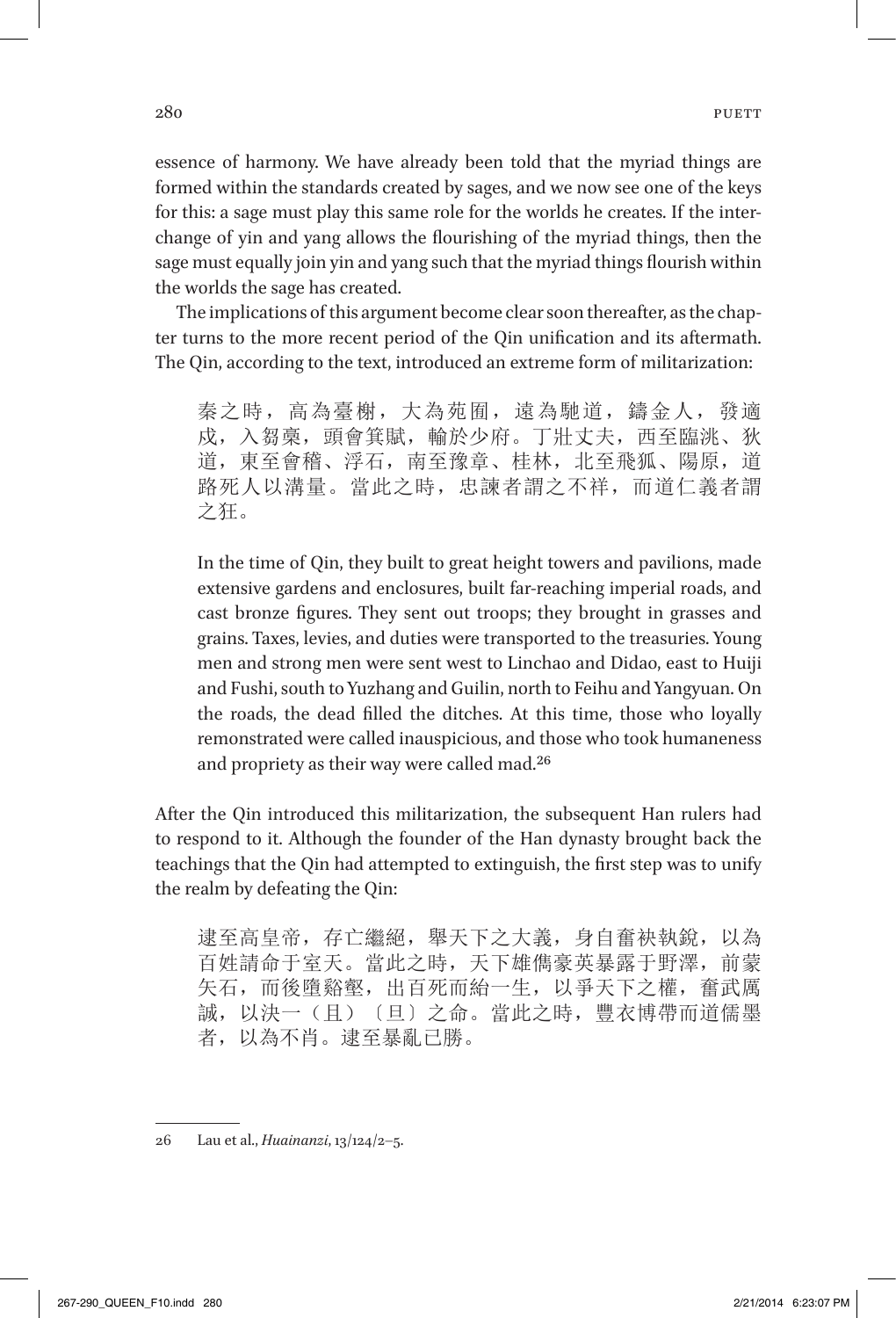When we come down to the time of Emperor Gao [the founder of the Han], he preserved what had been extinguished; he continued what had been cut off. He raised the great propriety of all-under-Heaven; he personally worked and grasped a sword so as to beseech august Heaven on behalf of his people. At this time, those under Heaven who were courageous, brave, valiant, and talented endured sun and rain in the fields and marshes; the vanguard were exposed to arrows and stones; the rearguard fell into ravines and ditches. For every hundred sent out, one would survive in the struggle for the balance of all-under-Heaven. With a determined martialism, with a rigorous sincerity, they thereby cut short their allotted life to a single day. At this time, those who wore sumptuous clothing and wide sashes, and who took Confucianism and Mohism as their way, were considered unworthy. This continued until the tyranny and disorder were ended and overcome.27

Once the Qin were defeated and the civil wars were brought to an end, the founder of the Han was able to begin to promote civility as well:

海内大定, 繼文之業, 立武之功, 履天子之(圖) 籍, 造劉 氏之(貌)冠, 揔鄒、魯之儒墨, 通先聖之遺教, 戴天子之 旗,乘大路,建九斿,撞大鍾,擊鳴鼓,奏《咸池》,揚 干戚。當此之時,有立武者見疑。一世之間,而文武代為雌 雄,有時而用也。

When, throughout the land, things were greatly settled, he continued the undertakings of civility (*wen*) and established the merits of martialism (*wu*). He carried out the registry of all-under-Heaven; he created a [ceremonial] cap for the house of Liu. He unified the Confucians and Mohists of Zou and Lu and penetrated the transmitted teachings of the former sages. He displayed the banners of the Son of Heaven, traveled the great roads, established the nine pennants, rang the great bell, struck the drum, played the "Xianche" [music], raised the shield and battle-ax. At this time, those who established martialism were seen as suspicious. In this period, civility and martialism alternated as female and male; at the right time each was used.28

<sup>27</sup> Lau et al., *Huainanzi*, 13/124/5–8.

<sup>28</sup> Lau et al., *Huainanzi*, 13/124/8–11.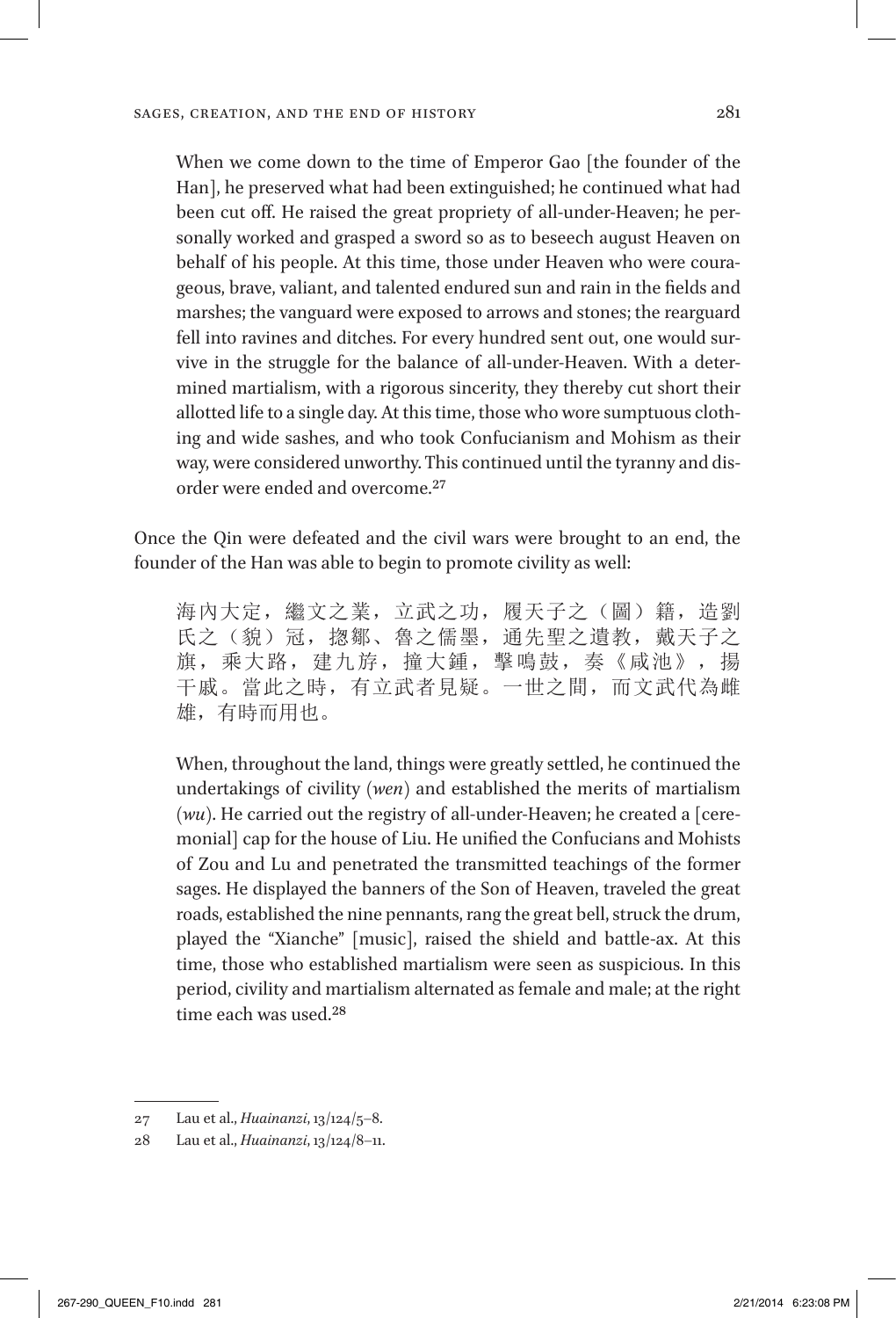The early Han was thus marked by a fundamental conflict between the martialism (*wu*) inherited from the Qin and the civility (*wen*)—the transmitted teachings of the former sages—supported by those like the Confucians and Mohists.

Such a conflict between martialism and civility has continued up to the time of the authors of the *Huainanzi*:

今世之為武者則非文也,為文者則非武也,文武更相非,而 不知時世之用也。此見隅曲之一指,而不知八極之廣大也。故 東面而望,不見西牆;南面而視,不覩北方;唯無所嚮者,  (則)〔為〕無所不通。

In the present time, those who practice martialism reject civility. Those who practice civility reject martialism. [Supporters of] civility and [supporters of] martialism oppose each other, but they do not understand timely utilization. Each sees only one instruction from a corner or a bend and does not understand the length and greatness of all the eight points. Therefore, when one looks to the east, one does not see the western wall; when one looks to the south, one does not see the north. Only if one does not incline toward any side will one comprehend everything.29

The key now, the text is saying, is to balance these competing legacies from the past—the militaristic legacy of the Qin and the textual creations of the previous sages.

The vision of history being advocated by the text is now becoming clear. Sages do respond to particular moments and create as necessary, unconcerned with past precedent. But such creations in themselves have ambivalent consequences since, based as they are on specific problems at specific moments, they introduce into the world new elements that can break an earlier harmony. The result is a history that is both progressive (involving an accumulation of inventions) and degenerative (based on the loss of what existed before).

But the text is clearly pointing toward a higher vision of sagehood as well one where the sage would create a world in which the same harmonizing principles that occur within the cosmos (at its best) would be re-created within the worlds created by the sage. In such a vision of sagehood, everything that exists—including everything created by the previous sages—would be combined and harmonized, just as the cosmos in distant antiquity was harmonized with the energies of yin and yang.

<sup>29</sup> Lau et al., *Huainanzi*, 13/124/11–13.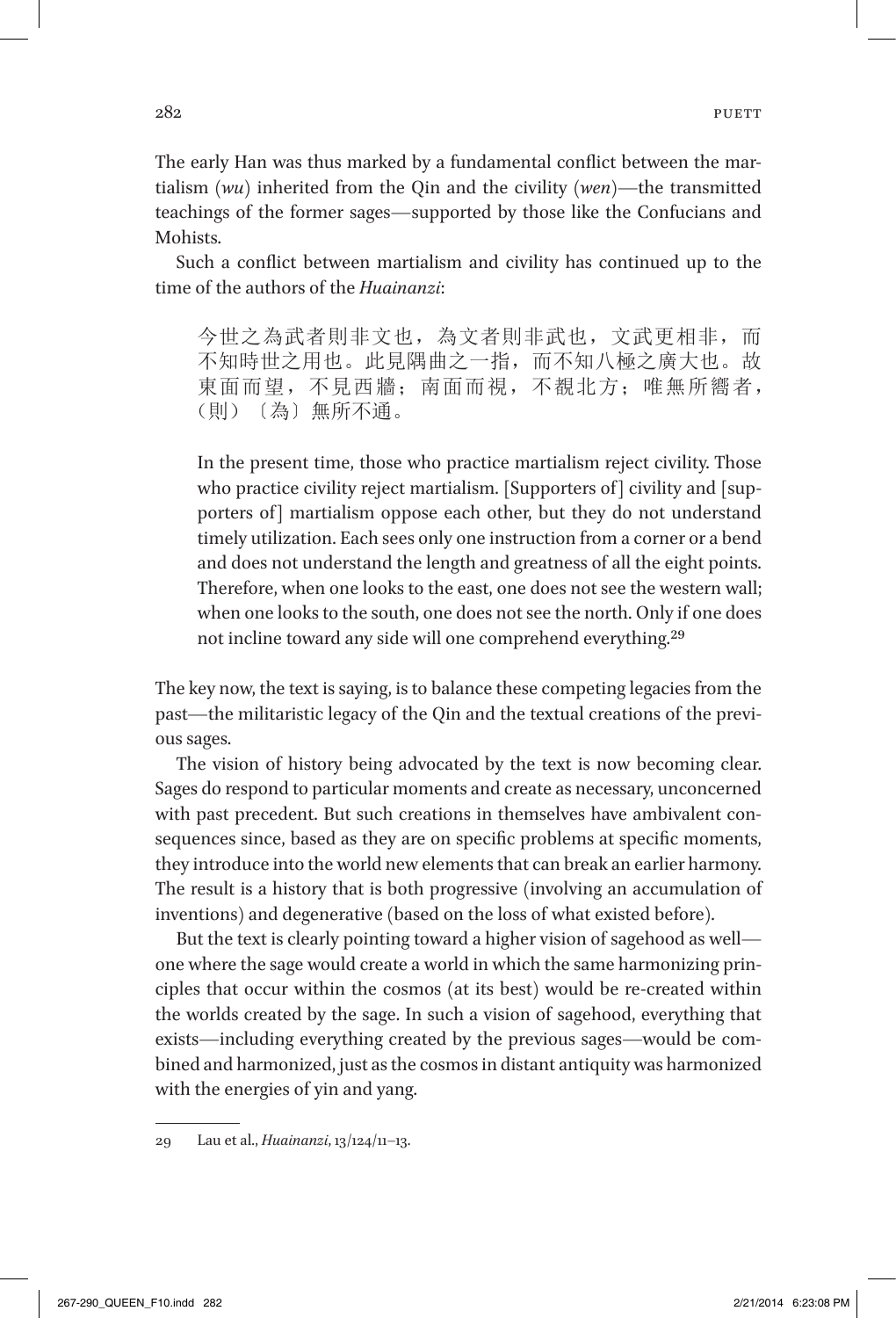The full argument of the chapter thus becomes apparent. The opening statement of the chapter concerning the harmony that existed in distant antiquity provides the basis for the larger argument concerning the harmonizing work of the sages. But as the subsequent narrative makes clear, the text is not calling for a simple return to this earlier harmony—because it was also, as the narrative emphasizes, a period when humans had no shelter, no clothes, no boats, no carts, and so on. And yet these very creations ultimately resulted in a loss of harmony and a gradual degeneration of humans and their relations both to each other and to the rest of the cosmos. But were a sage to arise now, the goal would be to create a world in which everything that exists—including the accumulated innovations of the previous sages—would be harmonized. Such a world would include violence (since this was introduced and is now part of the legacy within which humans must live) but would also include shelters, clothes, and all the other sagely inventions as well. Were this world to be achieved, it would thus replicate the harmony of distant antiquity but would also include and encompass all the subsequent inventions of the sages that gave humanity control over and knowledge of the world. In other words, the world thus created would not simply be the result of yet another sagely innovation but would rather be a harmonizing creation in which a new order would be created, encompassing all that exists and all that came before within a grand unity.

# **Writing, Wells, and the Great One**

Such an argument, intriguingly enough, is repeated throughout the text. Reference was made above to the degenerative claims given in chapter 8:

昔者蒼頡作書而天雨粟,鬼夜哭;伯益作井,而龍登玄雲,神 棲崑崙;〔智〕能愈多而德愈薄矣。

In ancient times, when Cang Jie created (*zuo*) writing, Heaven rained grain and the ghosts cried all night. When Bo Yi created (*zuo*) wells, the dragon ascended to the dark clouds and the spirits perched on Kun Lun. As wisdom and intelligence progressively grew, virtue became scarcer.<sup>30</sup>

The argument here is one we saw in chapter 13: the inventions of the sages—in this case writing and wells—resulted in the loss of an earlier cosmic harmony.

<sup>30</sup> Lau et al., *Huainanzi*, 8/62/27–28.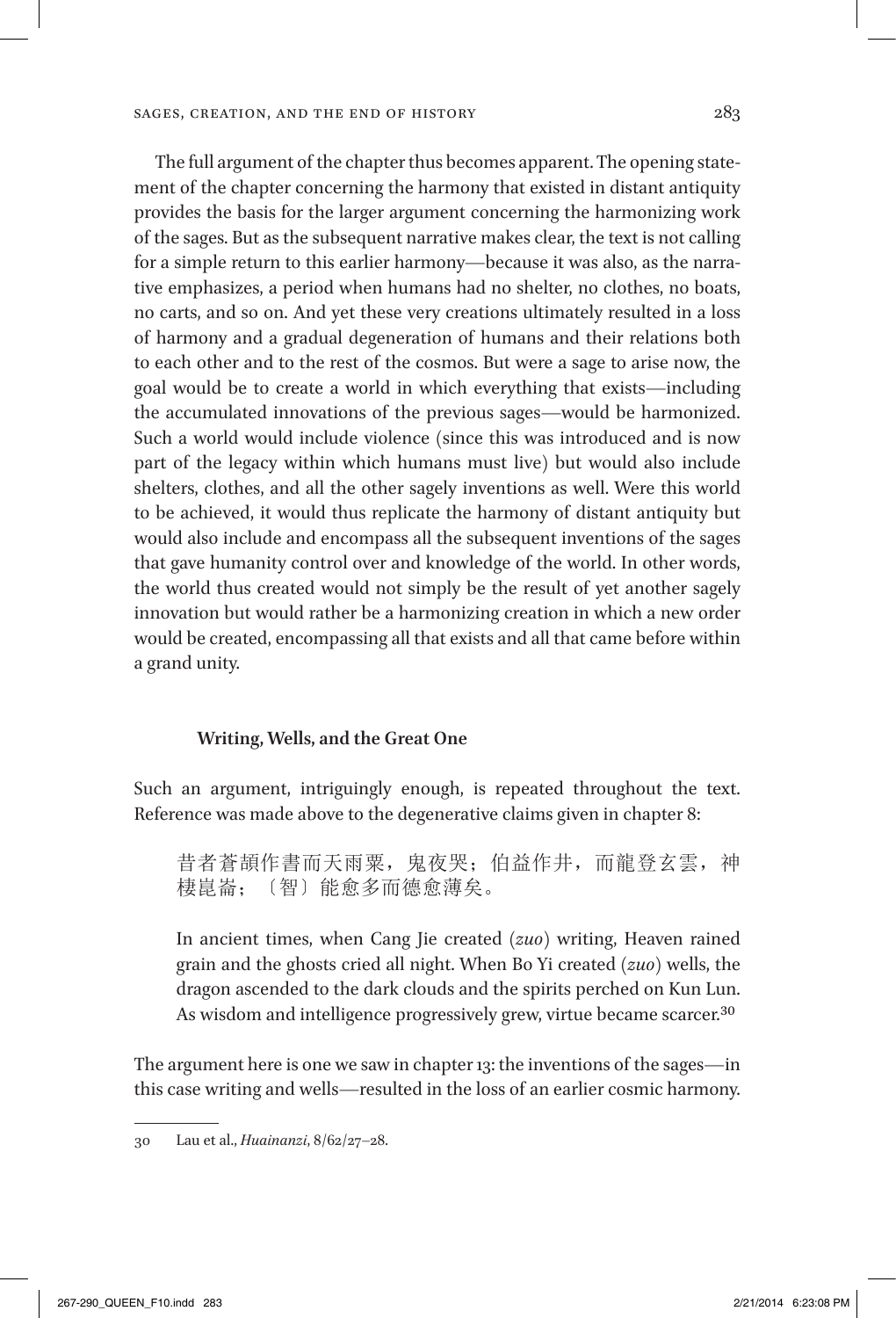Virtue became increasingly scarce as human attempts to gain knowledge and control over the world grew.

But, here again, the ultimate argument of the chapter is not that we should get rid of writing and wells. The argument, on the contrary, is that one must strive to harmonize all these innovations. The chapter makes the point in terms of the Great One.31 I quote from John Major's excellent translation:

帝者體太一,王者法陰陽,霸者則四時,君者用六律。

The thearch embodies the Great One, the king emulates yin and yang, the hegemon follows the four seasons, the prince uses the Six Pitch Pipes.<sup>32</sup>

The thearch (or emperor) embodies the Great One. The text then defines the Great One:

太一者,牢籠天地,彈壓山川,含吐陰陽,伸曳四時,紀綱八 極,經緯六合,覆露照導,普氾無私,蠉飛蠕動,莫不仰德而 生。陰陽者,承天地之和,形萬殊之體,含氣化物,以成 埒類。

The Great One encloses and contains Heaven and Earth, weighs upon and crushes the mountains and streams, retains or emits yin and yang, stretches out and drags along the four seasons, knots the net of the eight directional end points, and weaves the web of the six coordinates. It renews the dew and universally overflows without partiality; it [causes the] waterflies to fly and wriggling things to move; there is nothing which does not rely upon it and its Power in order to live. Yin and yang uphold the harmony of Heaven and Earth and shape the physical form of the

<sup>31</sup> One of our earliest references to the Great One is the "Taiyi shengshui" ("The Great One Generates Water"), a text excavated from a Guodian tomb sealed around 300 BCE. The Great One is presented in the text as that which gives birth to the rest of the cosmos, including Heaven and Earth. Over the next two centuries, appeals were made repeatedly to the Great One as something encompassing Heaven, Earth, and the rest of the pantheon. See Michael Puett, *To Become a God: Cosmology, Sacrifice, and Self-Divinization in Early China* (Cambridge, MA: Harvard University Asia Center, 2002), 160–65, 174–75, 305–8.

<sup>32</sup> Lau et al., *Huainanzi*, 8/64/5; Translation by John Major (slightly modified), from John S. Major, Sarah A. Queen, Andrew Seth Meyer, and Harold D. Roth, trans., *The Huainanzi: A Guide to the Theory and Practice of Government in Early Han China*, Translations from the Asian Classics (New York: Columbia University Press, 2010).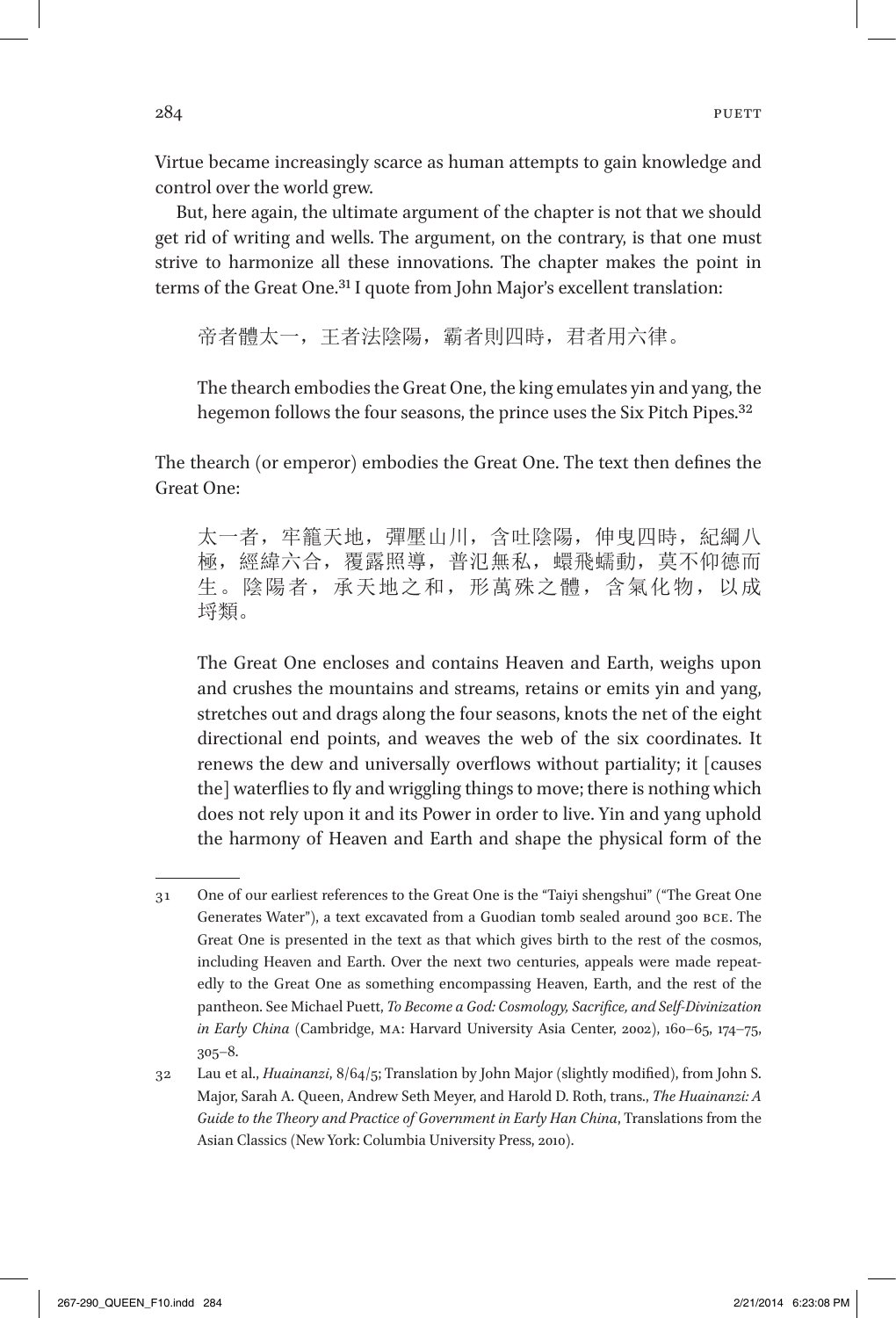myriad different things. [They] retain *qi* and transform things in order to bring to completion the form of the myriad different things.<sup>33</sup>

The Great One is that which encompasses everything. It contains Heaven and Earth and directs yin and yang. Yin and yang then uphold the harmony of Heaven and Earth and shape the myriad things. The ruler is called upon to embody the Great One, just as he is called upon to emulate yin and yang. In other words, the ruler must encompass, direct, and harmonize everything that exists.

As such, the problem is not with writing and walls per se—in fact, once they have been created, they are among the many things that any ruler would need to incorporate, encompass, and bring into a harmonious order. The problem is rather that, when they were created, they were—like many creations attempts to solve a particular problem by gaining more control for humans over phenomena. As such, they disrupted harmony. One who follows the Great One, however, encompasses everything and harmonizes these inventions, as well as everything else that exists.

#### **The Text as Sage**

We are thus seeing a very consistent pattern. Previous sages are celebrated for having correctly responded to their situations and innovated appropriately, but previous sages are also criticized for having innovated in ways that were limited—based only on that particular moment and failing to connect to the rest of the larger world. The higher form of sagehood involves encompassing all that exists and bringing everything into harmony—just as the Great One does for the larger cosmos.

This same pattern of argument underlies chapter 21, "An Overview of the Essentials", as well. Only here the argument is worked out not in terms of technological innovations but rather in terms of texts. Earlier figures, including the Confucians, Mozi, Guanzi, and Shang Yang, are singled out as having written important texts. In each case, these men were responding to a specific problem.34 They were, in other words, the equivalents of sages who invented shelters, clothes, and writing.

<sup>33</sup> Lau et al., *Huainanzi*, 8/64/5–8; Translation by John Major (slightly modified), from ibid.

<sup>34</sup> My understanding of the "Overview" has benefited dramatically from the excellent discussions in Queen, "Inventories of the Past"; Murray, "A Study of 'Yaolüe' "; and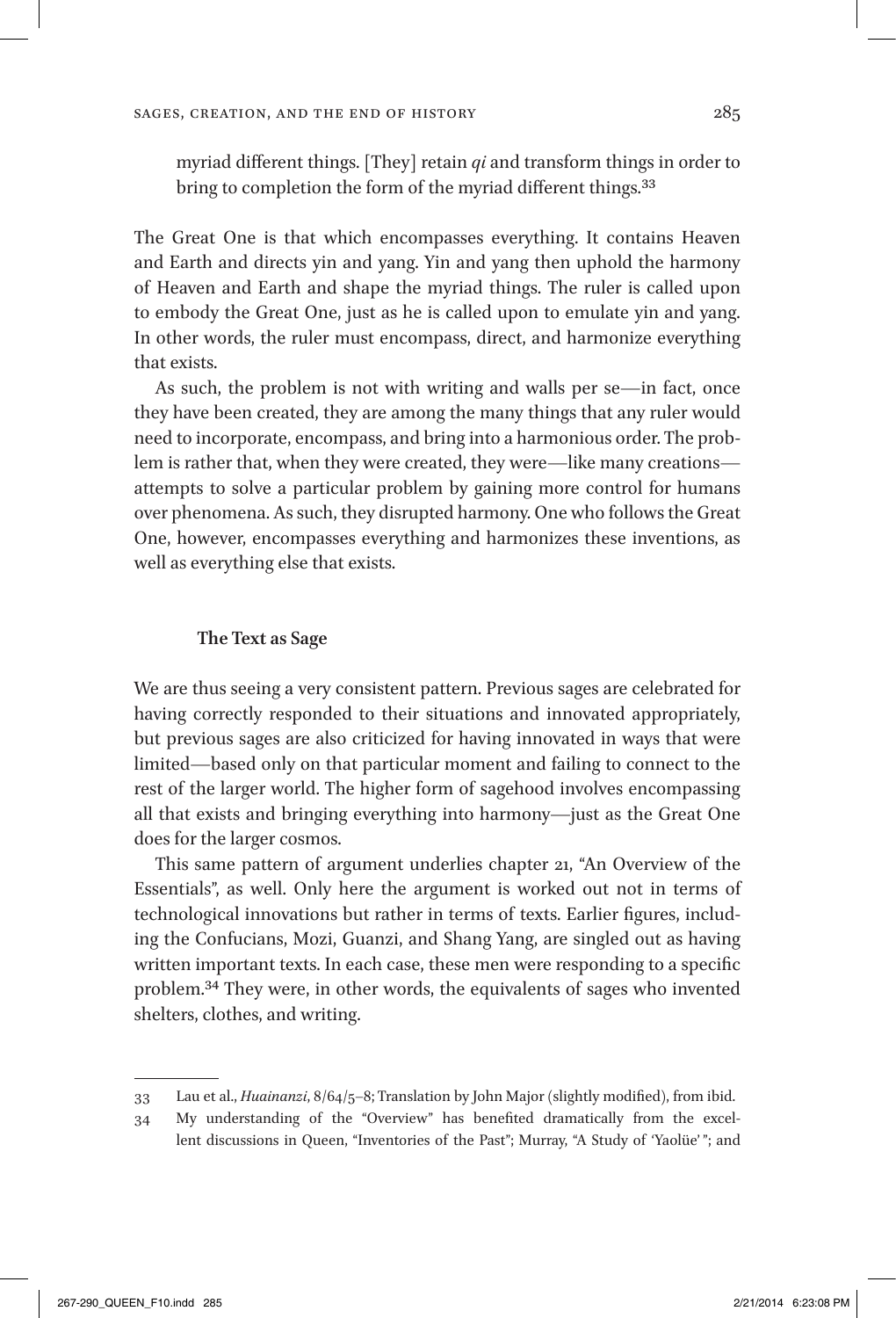Only the *Huainanzi*, however, encompasses all of this knowledge into one text:

若劉氏之書,觀天地之象,通古今之論,權事而立制,度形而 施宜。

The book of Mister Liu observes the images of Heaven and Earth, penetrates the affairs of ancient times and the present, weighs affairs and establishes regulations, measures forms and puts forth what is fitting.<sup>35</sup>

It is, in other words, the equivalent of the ruler acting as the Great One:

以統天下,理萬物,應變化。

It thereby unifies all-under-Heaven, gives pattern to the myriad things, and responds to alternations and transformations.36

As such, it is not simply a response to a certain moment, nor does it have the potentially degenerative implications of other forms of knowledge:

非循一跡之路,守一隅之指。

It does not follow a path from one trace, nor hold fast to instructions from one corner.37

It can rather be utilized forever:

故置之尋常而不塞, (市) (布) 之天下而不窕。

Therefore, one can establish it regularly and constantly and never be blocked; one can promulgate it throughout all-under-Heaven and never make a mistake.38

Vankeerberghen, *The Huainanzi and Liu An's Claim to Moral Authority*. I build in part here on my argument in Puett, *Ambivalence of Creation*, 159–60.

<sup>35</sup> Lau et al., *Huainanzi*, 21/228/28.

<sup>36</sup> Lau et al., *Huainanzi*, 21/228/29–30.

<sup>37</sup> Lau et al., *Huainanzi*, 21/228/30.

<sup>38</sup> Lau et al., *Huainanzi*, 21/228/31.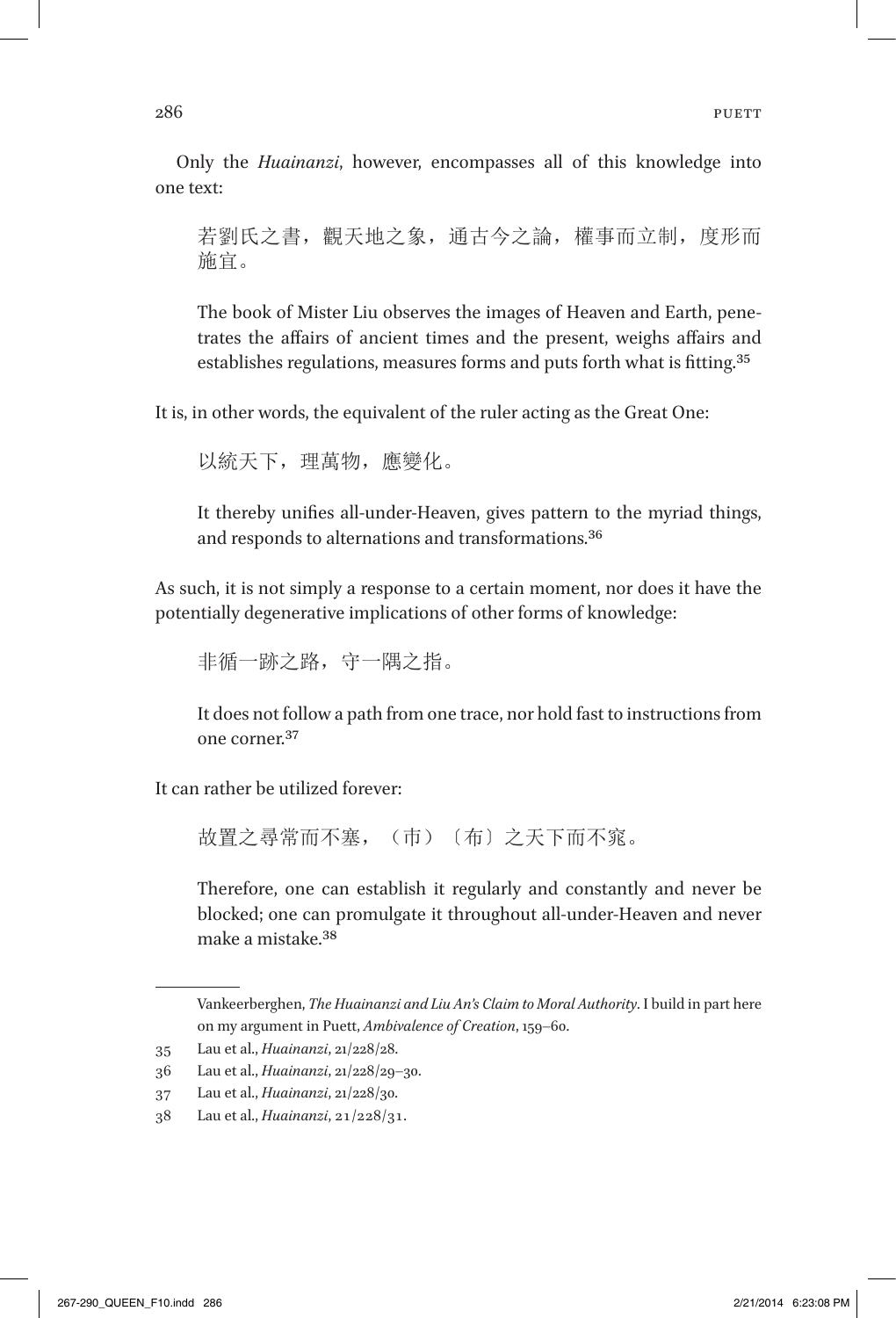In other words, the text itself serves as the Great One, unifying all previous knowledge into a single harmonious whole.

But what about the fact that this is a text, rather than a ruler, that is encompassing all that exists as the Great One? In a sense, the text serves as a final sage. Even if later rulers are not sages, they will be able, by following this text, to perfectly harmonize the world. And they will be able to do so precisely because they are building upon previous innovations—the very innovations that created a break from the earlier harmony. To give one obvious example: the *Huainanzi* authors now have writing and can thus write a text that can be used by non-sages. The early sages may have been able to act intuitively, but the subsequent innovations, for all the degeneracy they created, also allow the latter-born to do what the early sages could not.

But now, with the *Huainanzi*, this knowledge has been synthesized into a full system that can be used by all. As Sarah Queen and Judson Murray have translated beautifully:

今專言道,則无不在焉,然而能得本知末者,其唯聖人也。今 學者无聖人之才,而不為詳說,則終身顛頓乎混溟之中,而不 知覺寤乎昭明之術矣。

Now, if we spoke exclusively of the Way, then there is nothing that is not contained in it. Nevertheless, only sages are capable of grasping its root and thereby knowing its branches. At this time, scholars lack the capabilities of sages, and if we do not provide them with detailed explanations, then to the end of their days they will flounder in the midst of darkness and obscurity without knowing the great awakening brought about by these writings' luminous and brilliant techniques.<sup>39</sup>

Knowledge has thus far been partial. It was attained by sages solving immediate problems. The progressive accumulations of these sagely understandings have led to a progressive knowledge of and control over the world but a consequent loss of harmony. The *Huainanzi* thus represents the point at which—if the text is followed—the progressive-degenerative interplay of sagely creation can be brought to an end.

<sup>39</sup> Lau et al., *Huainanzi*, 21/227/2–4.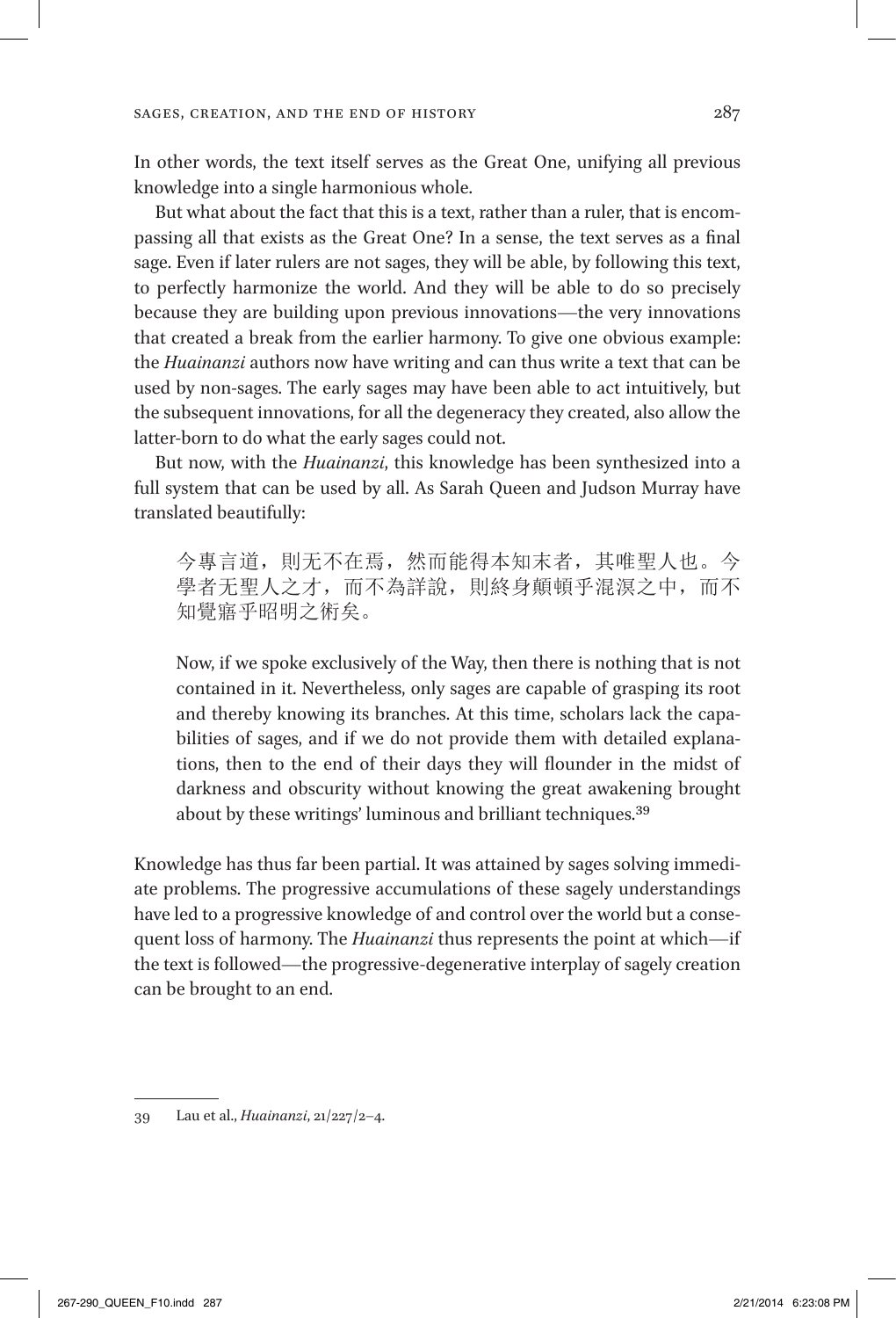### **The End of History**

I have noted a consistent set of arguments in the *Huainanzi*. At the origin, everything was unified. The text clearly and repeatedly presents this as a good thing. But it was also a world in which humans had no clothes, no houses, and certainly no texts. All these technologies are inventions of sages, and they were clearly wise inventions: they solved problems that needed to be solved. But the result was consistently one in which the invention led to a further break from the rest of the cosmos—and thus a further break from the earlier unity. The progressive growth of knowledge and the degenerative break from unity are flip sides of the same coin. The sages innovated as they needed to, and the result was both a progressive growth of knowledge and control as well as a degenerative loss of an earlier unity.

The striking move in the *Huainanzi*, however, is that the authors want to claim that this progressive/degenerative history is now coming to an end—or, more specifically, that the *Huainanzi* itself is bringing it to an end. By building upon all previous sagely inventions and bringing them together into a unified system, the *Huainanzi* thus re-creates the unity that existed before, but it does so in a way that therefore includes all the sagely innovations. The world (if we follow the *Huainanzi*) is thus unified, but it is unified by humans, who now live in houses, wear clothes—and, of course, have a single comprehensive text to explicate the world and guide behavior. In other words, the earlier unity that existed in the ancient past is being re-created, only now that unity includes all the technologies that had originally forced humanity away from that earlier harmony.

A project like this, of course, could be undertaken only by sages, and the *Huainanzi* authors are clearly making a very strong claim to sagehood. But unlike other sagely authors—such as Laozi and Zhuangzi—this is a text that is written such that non-sages can follow it as well. Knowledge has been summed up, and summed up in a way that is true for all time and can bring the world into harmony even if there is no sage on the throne.

In making these arguments, the *Huainanzi* fits into a larger context in the early imperial period, in which figures claimed to supersede dramatically the accomplishments of the past. The First Emperor famously claimed in his inscriptions to be a great sage and to have created a greater, larger state than any in previous history. Similarly, authors in the early Han asserted that they wrote better, longer works than their predecessors. One example among many would be Sima Qian, who, despite (or in part via) his protestations, undertook a work far grander and more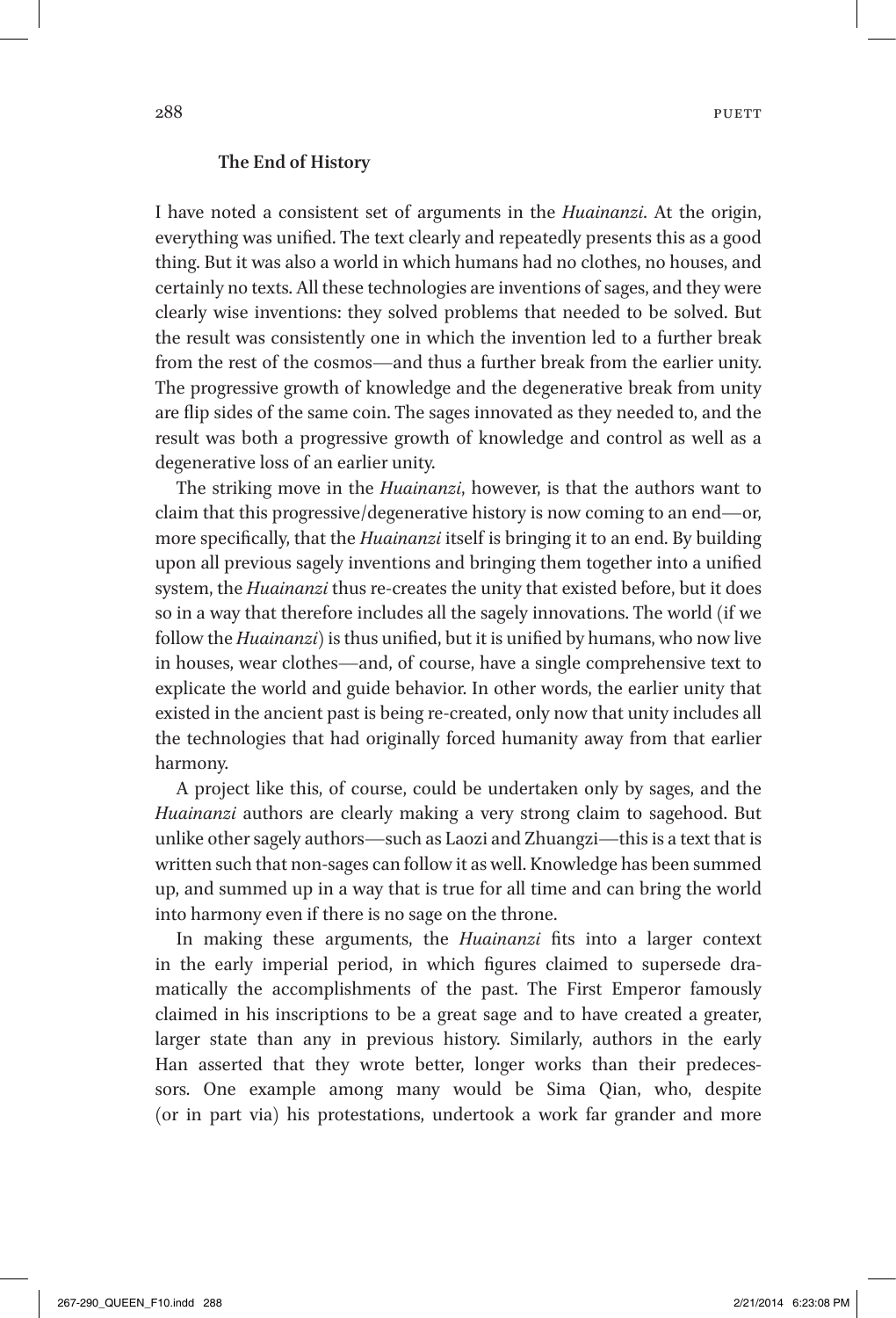complex than his self-proclaimed predecessor Confucius's *Spring and Autumn Annals*.40

The *Huainanzi* authors make a fascinating move within this context. They also claim to have written a grander and more comprehensive work than any in the past. But they also assert that they have authored a work that will last for all time—a final summation of knowledge.

# **Conclusion**

In the aftermath of the fall of the Berlin Wall in 1989, Francis Fukuyama published a famous essay declaring the 'end of history.' His point was not that events would not continue to occur but rather that, in the realm of ideas, the end had been reached: liberal democracy was the final position for humanity.<sup>41</sup> In making these arguments, Fukuyama was building upon the ideas of Hegel. But Hegel's claims were far more radical—not simply that a final point had been reached in the evolution of ideas but that he personally had achieved a final summation of all knowledge.

My argument in this essay has been that the authors of the *Huainanzi* took a position very similar to Hegel's.42 They too claim to have achieved a final summation of knowledge. They do not necessarily claim to be greater sages than any that existed in the past (although the level of sagely arrogance in the text certainly implies that they may well have been tempted to do so). The argument is rather that the authors, living at a late stage of human history, understanding the workings of the larger cosmos, and understanding how a text can serve as the Great One, are bringing harmony to all that exists. They are thus able to build upon all that was created by the previous sages and to reach a final summation.

The subsequent history of Liu An himself and the kingdom of Huainan with Liu An being charged with treason and the kingdom of Huainan being

<sup>40</sup> Michael Puett, "The Temptations of Sagehood, or: The Rise and Decline of Sagely Writing in Early China," in *Books in Numbers*, ed. Wilt Idema (Cambridge, MA: Harvard-Yenching Library, Harvard University; distributed by Chinese University Press, Hong Kong, 2007), 29–33.

<sup>41</sup> Francis Fukuyama, "The End of History?," *National Interest* 16 (Summer 1989): 3–18.

<sup>42</sup> For an earlier comparison of the *Huainanzi* with Hegel, see Michael Puett, "Violent Misreadings: The Hermeneutics of Cosmology in the *Huainanzi*," *Bulletin of the Museum of Far Eastern Antiquities* 72 (2000): 29–47.